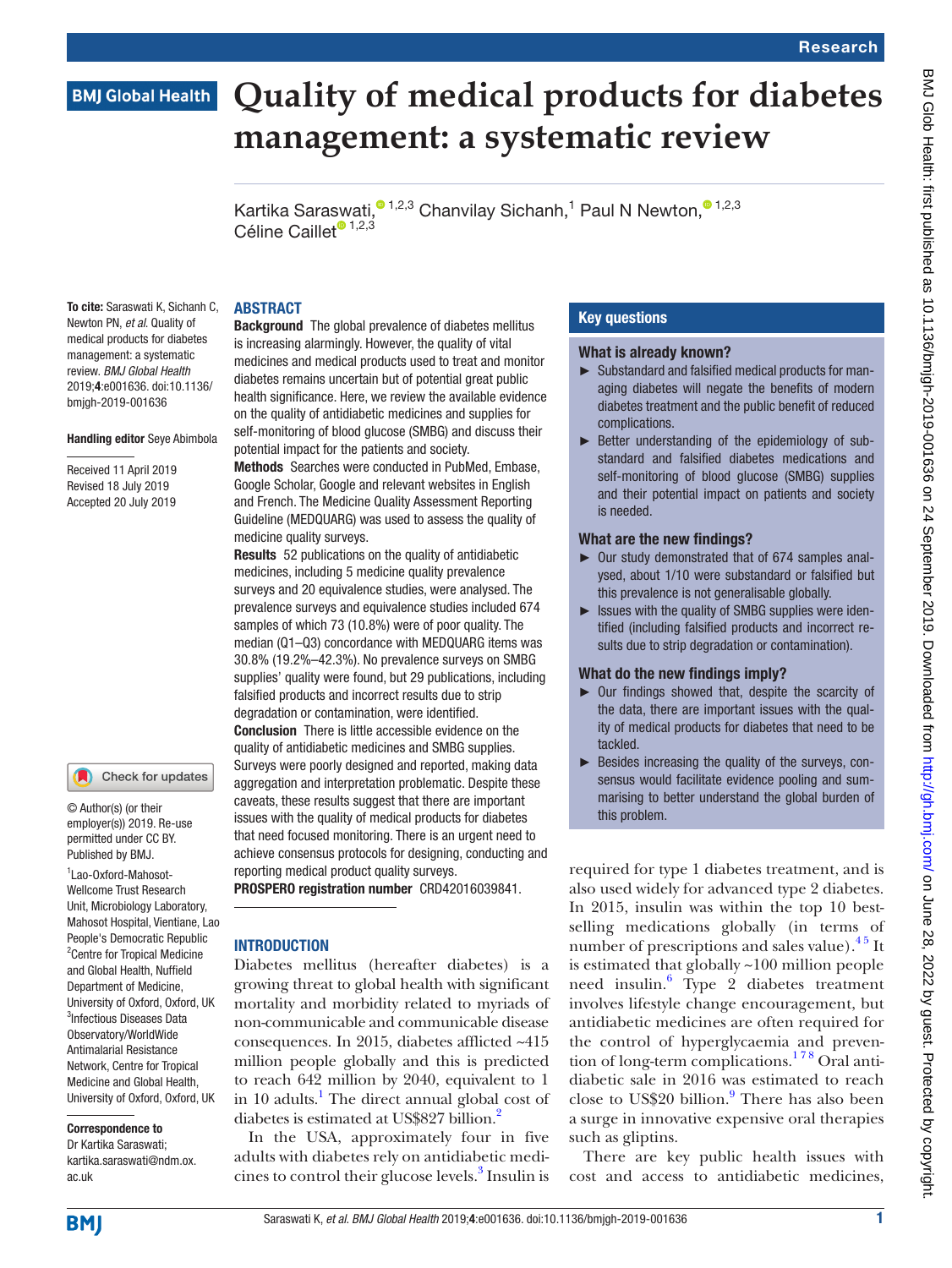especially insulin,<sup>[5](#page-10-6)</sup> and to specialised diabetes care. With huge price variation between countries and increasing demand, insulin and new oral antidiabetic medicines are likely to be attractive targets for falsification and are at risk of substandard production.<sup>10</sup> High prices of some antidiabetics may prompt patients to look for more affordable options, including illegitimate sources such as unregistered physical and internet pharmacies.<sup>[11](#page-10-8)</sup>

Nearly 60% of the global costs of diabetes are borne by low-income and middle-income countries (LMICs), with substantial treatment costs paid out-of-pocket and insufficient medicines regulation. This limits access and thus risks use of poor quality medical products, exacerbating financial hardship and impairing peoples' lives and productivity.<sup>12</sup>

Patients with diabetes often need to check their blood glucose concentration multiple times per day using strip-based hand-held glucose meters. The cost for such self-monitoring of blood glucose (SMBG) can account for approximately one-third of the total cost of consumables, including insulin and needles, for type 1 diabetes management. $13$  This expense has prompted both falsification of glucose strips and reselling of secondhand unused glucose strips at reduced price.<sup>10 14 15</sup> In 2008, the US Food and Drug Administration (FDA) and the American Diabetes Association warned against using resold strips as they may give incorrect results.[14 16](#page-10-11)

Due to their vital role in diabetes management, poor quality antidiabetic medicines and SMBG supplies will inevitably have adverse health impacts for patients, both short and long term. Low active pharmaceutical ingredient (API) content and, for oral preparations impaired gastrointestinal dissolution, will increase the incidence of macrovascular and microvascular complications due to compromised glucose control, and hence increase individual and societal economic costs.[17–19](#page-10-12) High API content may also bring grim immediate consequences. Deaths have been linked to falsified antidiabetic medicines in China containing dangerously high amounts of the oral antidiabetic agent glibenclamide.<sup>20 21</sup> Poor quality SMBG supplies will impair patients with diabetes from receiving correct medication doses, potentially causing life-threatening hypoglycaemia, hyperglycaemia and long-term consequences. Poor quality antidiabetics and SMBG supplies will also decrease faith in the health system, confuse patient and clinical decision-making and risk use of unapproved treatments.

The circulation of poor quality medicines and medical products, whether falsified, substandard or degraded, is a major global public health problem. No country is immune.<sup>22–28</sup> A recent WHO report suggested that in LMICs, ~10.5% of medicine samples (mainly anti-infectives) analysed were substandard or falsified (SorF).<sup>28</sup> Although medical product regulatory systems are usually reliable and functional in high-income countries, poor quality medicines and medical devices have been identified.<sup>11'15 27 29</sup> The extent of the problem seems more pronounced in financially poor countries where

regulatory systems are often weak.[24 26 27 30](#page-10-15) Rising concern about the consequences of poor quality medicines over the last decade has focused on anti-infectives.<sup>31</sup> However, there is growing awareness of this issue for chronic non-communicable diseases, for example, a recent survey described that 16.3% of cardiovascular medicines sampled in ten sub-Saharan African countries were poor quality.[32](#page-11-2) These will have significant public health impact and if poor quality diabetes medical products are also prevalent they will have an additive global toll on health. The recent WHO report stated that seven member states reported 11 substandard and falsified (SF) diabetes medicines between 2013 and 2017 but details are not given.<sup>28</sup> As there is no global understanding of the epidemiology of poor quality medical products for diabetes, we reviewed the available evidence and discuss the potential impact for patients and society.

## **METHODS**

## Search strategy

Reports were identified through systematic searches in PubMed, Embase, Google Scholar in English and French up to 30 April 2018, using the search terms [\(online supplementary file 1\)](https://dx.doi.org/10.1136/bmjgh-2019-001636) 'diabetes', 'antidiabetics', the names of active pharmaceutical ingredients (eg, 'insulin', 'metformin', 'glibenclamide'), 'glucose meter', 'strip'; combined with terms relevant to medicine quality (eg, 'falsified', 'counterfeit', 'substandard', 'degraded'). Reports were also identified in Google from the first 20 pages of results and other sources such as websites of international organisations interested in medicine quality and medicines regulatory authorities [\(online](https://dx.doi.org/10.1136/bmjgh-2019-001636) [supplementary file 1\)](https://dx.doi.org/10.1136/bmjgh-2019-001636). After removal of duplicates, the titles and abstracts were first screened, and full text of the identified articles were then assessed for eligibility. The reference lists of the eligible articles were also manually screened for inclusion.

## Eligibility criteria

Published scientific articles and grey literature assessing or discussing the quality of antidiabetic medications were included. Articles describing the development or assessing the performance of chemical techniques for the analysis of antidiabetics quality were excluded. Articles without clear conclusion on the quality of the assessed products or with uninterpretable results (eg, conflicting quality results for the same samples analysed in two different laboratories) $33$  were excluded. Articles on the quality of SMBG supplies found through the searches were included. However, articles describing the accuracy and performance of glucose meters and strips were excluded, as were reports on the quality of insulin syringes, pens and needles.

## Key definitions

'Falsified' refers to products that 'deliberately/fraudulently misrepresent their identity, composition or source'[.28 30 34](#page-11-0) In this review, 'fake', 'counterfeit',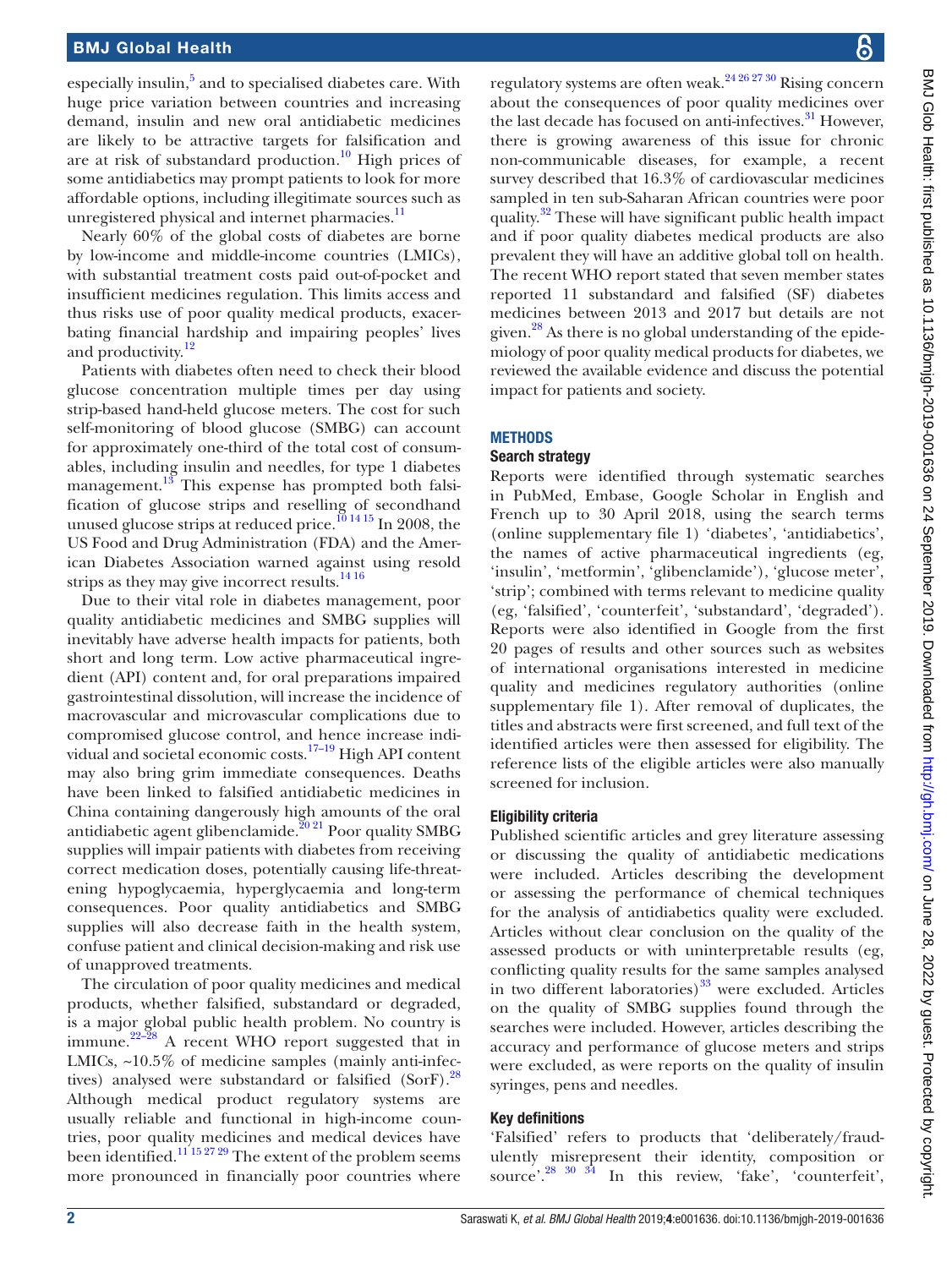'spurious' and 'falsely labelled' medicines are regarded as synonyms of falsified, a term that emphasises public health rather than intellectual property issues inherent in the term 'counterfeit'. 'Substandard' medicines, also called 'out of specification', are authorised medical products that 'fail to meet either their quality standards or their specifications, or both'.<sup>34</sup> This may result from negligence or errors during the manufacturing process by authorised manufacturers,<sup>28 35</sup> or degradation through deterioration because of inappropriate storage/transport in the supply chain. $\frac{11}{11}$  $\frac{11}{11}$  $\frac{11}{11}$  Information is usually insufficient to distinguish errors within factories from those in the supply chain, a key evidence gap as the solutions for the two differ. $^{22}$  As it is not possible to reliably classify a medicine as substandard or falsified without packaging analysis, $^{22}$  in this review products that failed at least one quality test without information on packaging authenticity, and falling outside the acceptance range of the specifications chosen as reference by the authors (either specific pharmacopoeia monograph or in-house specifications), are defined as 'substandard or falsified' (SorF).

'Prevalence surveys' are studies in which samples were collected within the pharmaceutical supply chain to assess their quality, in order to describe the prevalence of circulating SF medicines. 'Equivalence studies' are those whose main objective is to assess the quality of different marketed brands of the same API(s) assuming that the collected samples would represent the quality of the brand and not an estimate of the frequency of individual samples of different quality. In most cases, equivalence studies aim at providing information on brand(s) as a whole, whereas prevalence surveys aim at evaluating individual samples of marketed medicines to give an estimate of their frequency in a community.

## Risk of bias assessment

The prevalence surveys methodology and reporting were assessed using Medicine Quality Assessment Reporting Guidelines (MEDQUARG). MEDQUARG is a comprehensive checklist composed of 26 items proposed to be included in the reporting of medicine quality surveys. $36$ For each item, all criteria are to be fulfilled to be awarded one point. Prevalence surveys were assessed independently by two investigators with a third person resolving any disagreement. Since there were no standardised tools available to assess lay types of publication, their risk of bias was not specifically assessed.

## Data collection, analysis and reporting

The data extracted included year of publication, publication type, definition used for medicine quality, location of survey, sampling strategy, sample size and failure rate (with additional description of the type of failure when applicable). A 'data point' is defined as a location where medicines were collected for quality analysis, at a given time and during a given study. A Microsoft Access database 2013 used in a similar review from our group was adapted for the purpose of the study. $^{22}$  Microsoft Excel

# BMJ Global Health



<span id="page-2-0"></span>Figure 1 PRISMA flow diagram of the selection process of the publications on antidiabetic medicine quality. PRISMA, Preferred Reporting Items for Systematic Reviews and Meta-Analyses.

2013 and RStudio V.0.99.486 were used for the data analysis. Qualitative variables were expressed as numbers and percentages  $(n \ (\%))$ . Quantitative variables were expressed as median, as well as first and third quartiles (Q1 and Q3, respectively).

This review is reported according to the Preferred Reporting Items for Systematic Reviews and Meta-Analyses guidelines ([online supplementary file 2](https://dx.doi.org/10.1136/bmjgh-2019-001636)).<sup>37</sup>

## Patient and public involvement

This research was done without patient or public involvement.

## **RESULTS**

After removal of duplicates, 11 989 out of 15 653 publications gathered through electronic searches and other sources identified in the methods were screened by title and abstract ([figure](#page-2-0) 1).

Of these, 286 full-text publications were reviewed and 38 were included. Fourteen additional publications identified through manual reference screening were also included, yielding a total of 52 publications. Twenty-four (46.2%) of the included publications were original research articles published in scientific journals [\(figure](#page-3-0) 2). The number of publications increased from one publication in 2008 to nine in 2016 but decreased to three in 2017 ([figure](#page-3-1) 3). Two publications  $(3.8\%)$ had unstated year of publication. All publications will be mapped on the Infectious Diseases Data Observatory Medicine Quality Surveyor system (<www.iddo.org>).

Out of the 52 publications, 5 were prevalence surveys  $(9.6\%)$  and  $20$   $(38.5\%)$  were equivalence studies [\(table](#page-4-0) 1).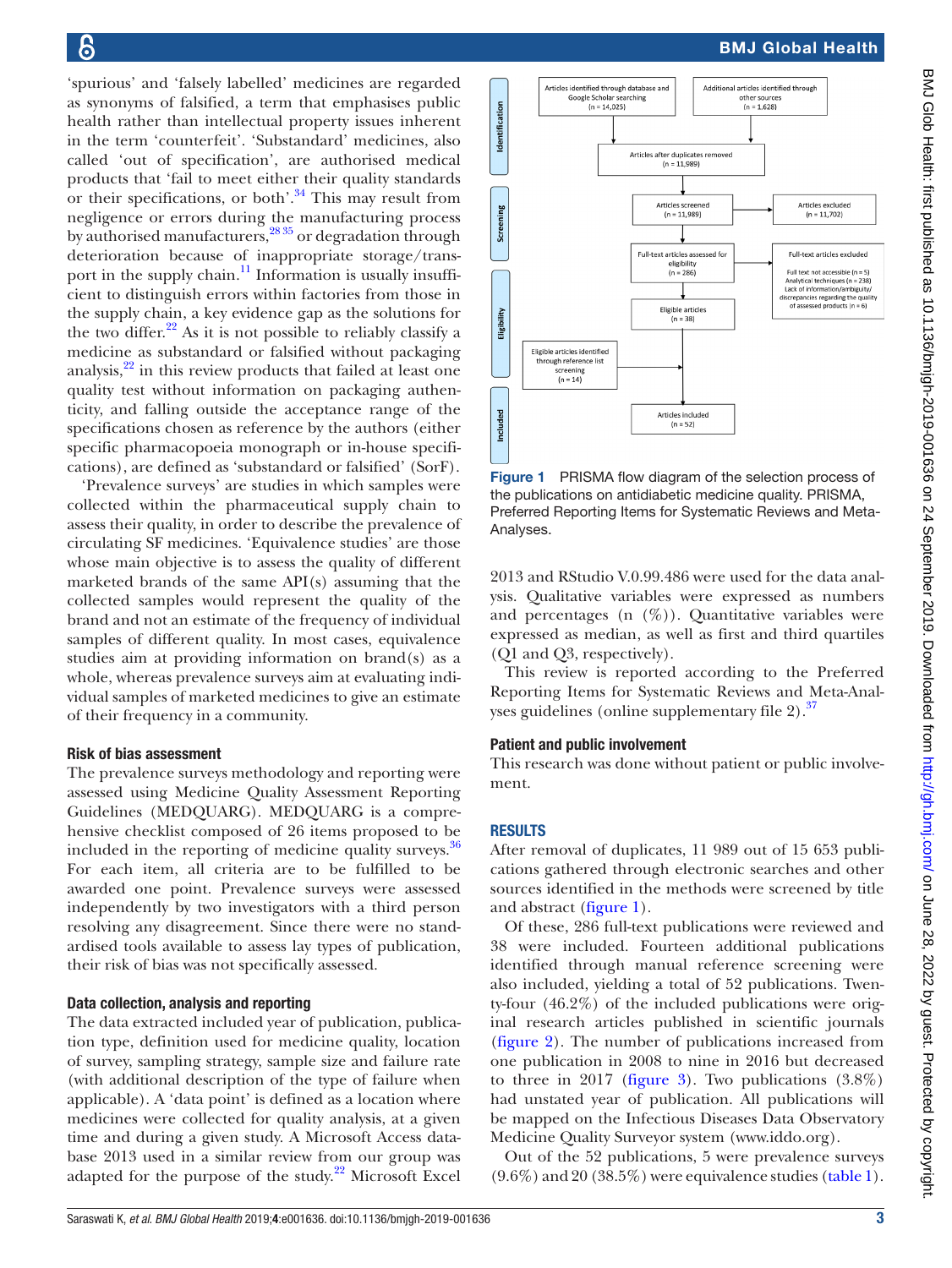

<span id="page-3-0"></span>Figure 2 Types of publications related to the quality of medicines for diabetes.

All surveys and studies included evaluated oral antidiabetics. The most commonly assessed are metformin (in four prevalence surveys and 13 equivalence studies) and glibenclamide (in two prevalence surveys and five equivalence studies). We found one survey investigating the quality of 84 insulin samples in 1979.<sup>38</sup> However, due to the absence of reference to the acceptance range of the specifications chosen for the 'conventional insulin preparations' at the time of the study, we decided to exclude this article from this review.

High-performance liquid chromatography (HPLC) and thin-layer chromatography analyses were conducted in four and one prevalence surveys, respectively. Various technologies were used in equivalence studies such as HPLC or UV-visible spectrophotometry [\(online supple](https://dx.doi.org/10.1136/bmjgh-2019-001636)[mentary file 3\)](https://dx.doi.org/10.1136/bmjgh-2019-001636). The British Pharmacopoeia and United States Pharmacopeia (USP) were the most commonly followed standards (in 12 and 11 articles, respectively).

In total, 674 samples were collected in 38 countries; 527 (78.2%) from 31 countries for prevalence surveys and 147 (21.8%) from 9 countries in equivalence studies [\(table](#page-5-0) 2). The median (IQR) number of samples collected in prevalence surveys and equivalence studies



<span id="page-3-1"></span>Figure 3 Number of publications over time related to the quality of medicines for diabetes.

were 112 (45–179) and 5.5 (5–8), respectively. Of the 57 data points, there were seven (12.3%) for India, five (8.8%) for Nigeria, four (7.0%) for Saudi Arabia, two (3.5%) each for Jordan and Cambodia, and one (1.8%) each for the other countries ([table](#page-5-0) 2). The country where samples were collected was not specified for 5.5% (n=37) of samples.

Thirty-six out of 527 (6.8%) and 37 out of 147 (25.2%) samples failed at least one quality test in the prevalence surveys and the equivalence studies, respectively. A total of 73 out of 674 samples (10.8%) analysed were thus SorF. The highest proportion of SorF antidiabetic medicines was observed in Asia and Middle East (11.5%, 29/253), and the lowest proportion was observed in Australia and Oceania with no samples failing, although only one data point was available and six samples were tested for quality. The frequencies of failures in Africa, the Americas and Europe were 9.8% (22/224), 6.8% (3/44) and 2.7% (3/110), respectively. There were 4 out of 57 data points with unknown sampling location.

The largest number of samples collected in prevalence surveys and equivalence studies were of metformin (n=345, 45.5%) and glibenclamide (n=266, 35.1%) [\(table](#page-6-0) 3).

Among samples identified in prevalence surveys, the most common reason for failure was API content analysis (n=26/36, 72.2%) [\(online supplementary file 4](https://dx.doi.org/10.1136/bmjgh-2019-001636)). Dissolution, disintegration or drug release failures were the most common failures in equivalence studies [\(online](https://dx.doi.org/10.1136/bmjgh-2019-001636) [supplementary file 4\)](https://dx.doi.org/10.1136/bmjgh-2019-001636), with  $54.1\%$  (n=20/37) of samples in equivalence studies failing.

Out of 40 samples failing API content analysis in the surveys and studies, 16 (40.0%) had low API content and 13 (32.5%) had high API content. The API content was unstated for 11 (27.5%) samples. Twenty-two  $(55.0\%)$ and 17 (42.5%) samples failing API content analysis were metformin and glibenclamide, respectively. The lowest API content, in comparison to that stated on the packaging, was 82.3% (metformin) and the highest was 111.5% (glibenclamide). Out of 258 samples that had dissolution and/or disintegration and/or drug release testing performed, 27 (10.5%) failed at least one of these tests. Further details on the number of failing samples can be found in [online supplementary file 4](https://dx.doi.org/10.1136/bmjgh-2019-001636).

Seven out of 73 samples failing at least one test (9.6%) were substandard, while the rest (n=66, 90.4%) were categorised as SorF medicine since packaging analysis was not performed. In one study, packaging analyses were performed by sending survey findings to manufacturers, but the packaging analyses results pertaining to the authenticity of the medicines were not described.<sup>39</sup>

MEDQUARG was mentioned and followed in one of the three (33.3%) prevalence surveys published after the publication of these guidelines in 2009 ([figure](#page-6-1) 4, [online supplementary file 5](https://dx.doi.org/10.1136/bmjgh-2019-001636)). Only one out of three was published in a scientific journal, with MEDQUARG score of 19.2% and failure rates of 0.0% (0/4 samples).<sup>40</sup> Four (80.0%) out of five prevalence surveys scored positively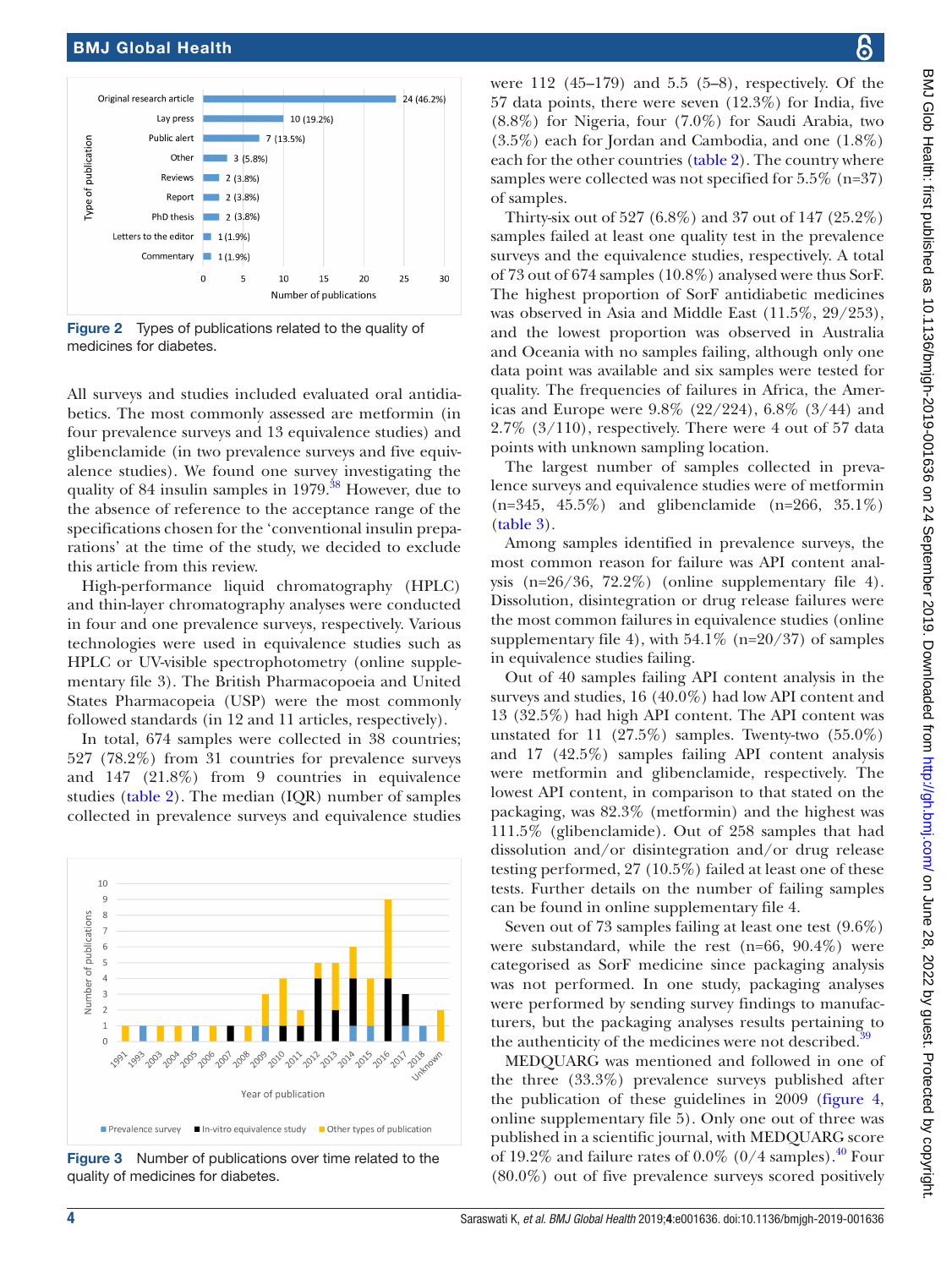<span id="page-4-0"></span>Table 1 Main characteristics of prevalence surveys and equivalence studies of antidiabetic medicines included in the review

Because of the limited number of samples tested for quality in the studies included in this review, the numbers should not be interpreted as representative of the prevalence of specific SF antidiabetics (please refer to the discussion section of the current paper for more details)

|                                                              |                                                                                                                                                                                                                                                                                                  | Active<br>pharmaceutical              | Total no of<br>samples | <b>Failed</b><br>samples |
|--------------------------------------------------------------|--------------------------------------------------------------------------------------------------------------------------------------------------------------------------------------------------------------------------------------------------------------------------------------------------|---------------------------------------|------------------------|--------------------------|
| Study                                                        | Country                                                                                                                                                                                                                                                                                          | ingredient                            | collected              | $n$ (%)                  |
| <b>Prevalence surveys</b>                                    |                                                                                                                                                                                                                                                                                                  |                                       |                        |                          |
| Blume et al <sup>85</sup>                                    | Argentina, Australia, Austria, Belgium, Canada, Chile,<br>Commonwealth of Independent States, Denmark, Egypt,<br>Finland, France, Germany, Greece, Hungary, Indonesia,<br>Italy, Japan, Luxembourg, Netherlands, Pakistan,<br>Portugal, Spain, Sweden, Switzerland, Thailand, Turkey,<br>UK, USA | Glibenclamide                         | 187                    | 8(4.3)                   |
| Westenberger et al <sup>40</sup>                             | <b>Unstated</b>                                                                                                                                                                                                                                                                                  | <b>Metformin</b>                      | $\overline{4}$         | 0(0.0)                   |
| Central Drugs Standard Control<br>Organisation <sup>86</sup> | India                                                                                                                                                                                                                                                                                            | Metformin, gliclazide,<br>glimepiride | 45                     | 0(0.0)                   |
| Ebenezer <sup>87</sup>                                       | Nigeria                                                                                                                                                                                                                                                                                          | Metformin                             | 179                    | 7(3.9)                   |
| Islam <sup>39</sup>                                          | Cambodia                                                                                                                                                                                                                                                                                         | Metformin.<br>glibenclamide           | 112                    | $21 (18.8)^*$            |
| <b>Equivalence studies</b>                                   |                                                                                                                                                                                                                                                                                                  |                                       |                        |                          |
| Attorrese and Massi-Benedetti <sup>70</sup>                  | Unstated                                                                                                                                                                                                                                                                                         | Glimepiride                           | 23                     | 12 (52.2)                |
| Hamdan and Jaber <sup>88</sup>                               | Jordan                                                                                                                                                                                                                                                                                           | Metformin                             | 5                      | 1(20.0)                  |
| Chandrasekaran et al <sup>89</sup>                           | Malaysia                                                                                                                                                                                                                                                                                         | Metformin                             | 5                      | 0(0.0)                   |
| Afifi and Ahmadeen <sup>90</sup>                             | Saudi Arabia                                                                                                                                                                                                                                                                                     | Metformin                             | $6\phantom{1}$         | (0.0)                    |
| Chatur et al <sup>91</sup>                                   | Unstated                                                                                                                                                                                                                                                                                         | Voglibose                             | 5                      | 1(20.0)                  |
| Olusola et al <sup>92</sup>                                  | Nigeria                                                                                                                                                                                                                                                                                          | <b>Metformin</b>                      | 8                      | 1(12.5)                  |
| Oyetunde et al <sup>93</sup>                                 | Nigeria                                                                                                                                                                                                                                                                                          | Metformin                             | 5                      | 2(40.0)                  |
| El-Sabawi et al <sup>94</sup>                                | Jordan                                                                                                                                                                                                                                                                                           | Glibenclamide                         | 6                      | 3(50.0)                  |
| Labu et al <sup>95</sup>                                     | Bangladesh                                                                                                                                                                                                                                                                                       | Metformin                             | 7                      | 0(0.0)                   |
| Ajala et al <sup>96</sup>                                    | Nigeria                                                                                                                                                                                                                                                                                          | Metformin                             | 8                      | 3(37.5)                  |
| Betari and Haidar <sup>97</sup>                              | Unstated                                                                                                                                                                                                                                                                                         | Sitagliptin                           | 5                      | 2(40.0)                  |
| Elango and Shanmuganathan <sup>98</sup>                      | India                                                                                                                                                                                                                                                                                            | <b>Metformin</b>                      | 15                     | 3(20.0)                  |
| Elhamili et al <sup>99</sup>                                 | Libya                                                                                                                                                                                                                                                                                            | Glibenclamide                         | 3                      | 0(0.0)                   |
| Abdulhameed et al <sup>100</sup>                             | Iraq                                                                                                                                                                                                                                                                                             | Metformin                             | 5                      | 0(0.0)                   |
| Gupta et al <sup>101</sup>                                   | <b>Trinidad and Tobago</b>                                                                                                                                                                                                                                                                       | Metformin                             | $\overline{4}$         | (0.0)                    |
| Sachan et al <sup>102</sup>                                  | India                                                                                                                                                                                                                                                                                            | <b>Metformin</b>                      | $\overline{4}$         | 0(0.0)                   |
| Sakr et al <sup>103</sup>                                    | Saudi Arabia                                                                                                                                                                                                                                                                                     | Glibenclamide                         | 8                      | (0.0)                    |
| Alam et al <sup>104</sup>                                    | Saudi Arabia                                                                                                                                                                                                                                                                                     | Glibenclamide                         | 5                      | 0(0.0)                   |
| Eraga et al <sup>105</sup>                                   | Nigeria                                                                                                                                                                                                                                                                                          | Metformin                             | 10                     | $8(80.0)$ <sup>+</sup>   |
| Aivalli et al <sup>106</sup>                                 | India                                                                                                                                                                                                                                                                                            | Metformin,<br>glibenclamide           | 10                     | 0(0.0)                   |

\*In Islam 2017,<sup>39</sup> only the number of medicine failing each quality test was mentioned. Since one medicine may fail more than one test, the failure rate was recorded as the highest possible number of samples failing one of the tests.

†In Eraga 2017[,105](#page-12-21) uniformity of content was assessed using two methods that is, UV spectrophotometry and reverse-phase high-performance liquid chromatography. There are several discrepancies in the results of these two tests. Therefore, if samples failed either, they will be categorised as failed samples.

SF, substandard and falsified; UV, ultraviolet.

on less than half of the MEDQUARG items. The median MEDQUARG score of all surveys was 30.8% (IQR 19.2%–42.3%).

The time frame, definitions of medicine quality used, ethical considerations, chemical analysis method validation and whether blinding at analysis was performed were described only in one prevalence survey (20.0%) while the sampling methodology and statistical methods were described in two (40.0%). Only two prevalence surveys (40.0%) used random sampling of outlets. Comparative

packaging analysis (ie, comparing packaging with that of the authentic medicine from the manufacturer) was performed in three prevalence surveys (60.0%). In one study, label and 'non-comparative' packaging analyses were conducted by comparing the samples with the standard US FDA packaging requirements (eg, using label text and package insert requirements). $^{40}$  The outlets types sampled per data point were detailed in four prevalence surveys (80.0%). However, none gave details on the outlet size such as their turnover. The stated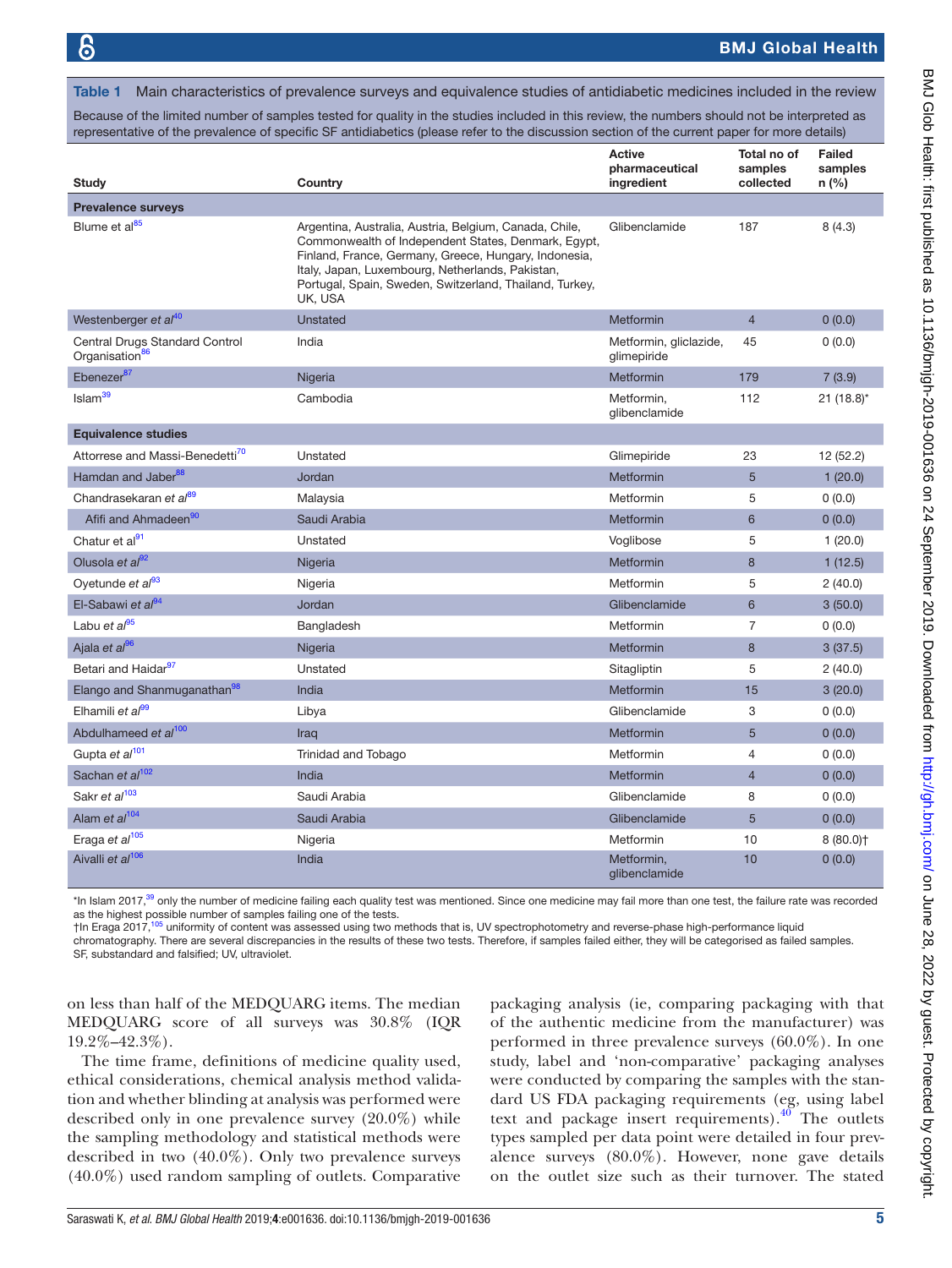<span id="page-5-0"></span>Table 2 Failure rate per country in prevalence surveys and equivalence studies

Because of the limited number of samples tested for quality in the studies included in this review, the numbers should not be interpreted as representative of the prevalence of specific SF antidiabetics (please refer to the discussion section of the current paper for more details)

|                              | <b>Prevalence survey</b> |                      |                   | <b>Equivalence study</b> |                   | $\cdots$<br>Total    |  |
|------------------------------|--------------------------|----------------------|-------------------|--------------------------|-------------------|----------------------|--|
| Region/country               | No of data points        | Failure rate % (n/N) | No of data points | Failure rate % (n/N)     | No of data points | Failure rate % (n/N) |  |
| <b>Africa</b>                | $\overline{2}$           | 4.2 (8/190)          | 5                 | 41.2 (14/34)             | $\overline{7}$    | 9.8 (22/224)         |  |
| Egypt                        | $\mathbf{1}$             | 9.1(1/11)            | 0                 | N/A                      | $\mathbf{1}$      | 9.1(1/11)            |  |
| Libya                        | $\pmb{0}$                | N/A                  | $\mathbf{1}$      | 0.0(0/3)                 | $\mathbf{1}$      | 0.0(0/3)             |  |
| Nigeria                      | $\mathbf{1}$             | 3.9(7/179)           | $\sqrt{4}$        | 45.2 (14/31)             | 5                 | 10.0 (21/210)        |  |
| <b>Americas</b>              | $\overline{4}$           | 7.5 (3/40)           | 1                 | 0.0(0/4)                 | $5\phantom{.0}$   | 6.8(3/44)            |  |
| Argentina                    | $\mathbf{1}$             | 37.5(3/8)            | 0                 | N/A                      | $\mathbf{1}$      | 37.5(3/8)            |  |
| Canada                       | $\overline{1}$           | 0.0(0/17)            | $\overline{0}$    | N/A                      | $\overline{1}$    | 0.0(0/17)            |  |
| Chile                        | $\mathbf{1}$             | 0.0(0/11)            | 0                 | N/A                      | $\mathbf{1}$      | 0.0(0/11)            |  |
| <b>Trinidad and Tobago</b>   | $\mathbf 0$              | N/A                  | $\mathbf{1}$      | 0.0(0/4)                 | $\mathbf{1}$      | 0.0(0/4)             |  |
| <b>USA</b>                   | $\mathbf{1}$             | 0.0(0/4)             | $\pmb{0}$         | N/A                      | $\mathbf{1}$      | 0.0(0/4)             |  |
| <b>Asia and Middle East</b>  | 12                       | 12.4 (22/177)        | 12                | 9.2(7/76)                | 24                | 11.5 (29/253)        |  |
| Bangladesh                   | $\mathbf 0$              | N/A                  | $\mathbf{1}$      | 0.0(0/7)                 | $\mathbf{1}$      | 0.0(0/7)             |  |
| Cambodia                     | $\overline{2}$           | 18.8 (21/112)*       | $\pmb{0}$         | N/A                      | $\overline{2}$    | 18.8 (21/112)        |  |
| <b>CIS</b>                   | $\mathbf{1}$             | 0.0(0/2)             | 0                 | N/A                      | $\mathbf{1}$      | 0.0(0/2)             |  |
| India                        | $\overline{4}$           | 0.0(0/45)            | 3                 | 10.3(3/29)               | $\overline{7}$    | 4.1(3/74)            |  |
| Indonesia                    | $\mathbf{1}$             | 25.0(1/4)            | 0                 | N/A                      | $\mathbf{1}$      | 25.0(1/4)            |  |
| Iraq                         | $\pmb{0}$                | N/A                  | $\mathbf{1}$      | 0.0(0/5)                 | $\mathbf{1}$      | 0.0(0/5)             |  |
| Japan                        | $\mathbf{1}$             | 0.0(0/4)             | 0                 | N/A                      | $\mathbf{1}$      | 0.0(0/4)             |  |
| Jordan                       | $\pmb{0}$                | N/A                  | $\overline{c}$    | 36.4(4/11)               | $\overline{c}$    | 36.4(4/11)           |  |
| Malaysia                     | $\mathsf 0$              | N/A                  | 1                 | 0.0(0/5)                 | $\mathbf{1}$      | 0.0(0/5)             |  |
| Pakistan                     | $\mathbf{1}$             | 0.0(0/2)             | $\pmb{0}$         | N/A                      | $\mathbf{1}$      | 0.0(0/2)             |  |
| Saudi Arabia                 | $\mathsf{O}\xspace$      | N/A                  | 4                 | 0.0(0/19)                | $\overline{4}$    | 0.0(0/19)            |  |
| Thailand                     | $\mathbf{1}$             | 0.0(0/6)             | $\overline{0}$    | N/A                      | $\mathbf{1}$      | 0.0(0/6)             |  |
| Turkey                       | $\mathbf{1}$             | 0.0(0/2)             | 0                 | N/A                      | $\mathbf{1}$      | 0.0(0/2)             |  |
| <b>Australia and Oceania</b> | $\mathbf{1}$             | 0.0(0/6)             | $\bf{0}$          | N/A                      | $\blacksquare$    | 0.0(0/6)             |  |
| Australia                    | $\mathbf{1}$             | 0.0(0/6)             | $\mathsf 0$       | N/A                      | $\mathbf{1}$      | 0.0(0/6)             |  |
| <b>Europe</b>                | 16                       | 2.7(3/110)           | $\bf{0}$          | N/A                      | 16                | 2.7(3/110)           |  |
| Austria                      | $\mathbf{1}$             | 0.0(0/17)            | 0                 | N/A                      | $\mathbf{1}$      | 0.0(0/17)            |  |
| Belgium                      | $\mathbf{1}$             | 0.0(0/2)             | $\bf 0$           | N/A                      | $\mathbf{1}$      | 0.0(0/2)             |  |
| Denmark                      | $\mathbf{1}$             | 0.0(0/6)             | $\mathsf 0$       | N/A                      | $\mathbf{1}$      | 0.0(0/6)             |  |
| Finland                      | $\mathbf{1}$             | 0.0(0/5)             | 0                 | N/A                      | $\mathbf{1}$      | 0.0(0/5)             |  |
| France                       | $\mathbf{1}$             | 0.0(0/3)             | $\mathsf 0$       | N/A                      | $\mathbf{1}$      | 0.0(0/3)             |  |
| Germany                      | $\mathbf{1}$             | 5.9 (1/17)           | $\overline{0}$    | N/A                      | $\mathbf{1}$      | 5.9(1/17)            |  |
| Greece                       | $\mathbf{1}$             | 0.0(0/6)             | $\mathsf 0$       | N/A                      | $\mathbf{1}$      | 0.0(0/6)             |  |
| Hungary                      | $\overline{1}$           | 0.0(0/2)             | $\overline{0}$    | N/A                      | $\overline{1}$    | 0.0(0/2)             |  |
| Italy                        | $\mathbf{1}$             | 0.0(0/2)             | $\mathsf 0$       | N/A                      | $\mathbf{1}$      | 0.0(0/2)             |  |
| Luxembourg                   | $\overline{1}$           | 0.0(0/4)             | $\mathbf 0$       | N/A                      | $\mathbf{1}$      | 0.0(0/4)             |  |
| Netherlands                  | $\mathbf 1$              | 0.0(0/11)            | $\mathsf 0$       | N/A                      | $\mathbf{1}$      | 0.0(0/11)            |  |
| Portugal                     | $\overline{1}$           | 0.0(0/4)             | $\pmb{0}$         | N/A                      | $\mathbf{1}$      | 0.0(0/4)             |  |
| Spain                        | $\mathbf{1}$             | 0.0(0/6)             | $\mathsf 0$       | N/A                      | $\mathbf{1}$      | 0.0(0/6)             |  |
| Sweden                       | $\mathbf{1}$             | 0.0(0/6)             | $\pmb{0}$         | N/A                      | $\mathbf{1}$      | 0.0(0/6)             |  |
| Switzerland                  | $\mathbf{1}$             | 0.0(0/8)             | $\mathsf 0$       | N/A                      | $\mathbf{1}$      | 0.0(0/8)             |  |
| <b>UK</b>                    | $\mathbf{1}$             | 18.2(2/11)           | $\overline{0}$    | N/A                      | $\mathbf{1}$      | 18.2(2/11)           |  |
| <b>Unstated</b>              | $\mathbf{1}$             | 0.0(0/4)             | 3                 | 48.5 (16/33)             | $\pmb{4}$         | 43.2 (16/37)         |  |
| <b>Total</b>                 | $36\,$                   | 6.8 (36/527)         | 21                | 25.2 (37/147)            | 57                | 10.8 (73/674)        |  |

BMJ Glob Health: first published as 10.1136/bmjgh-2019-001636 on 24 September 2019. Downloaded from http://gh.bmj.com/ on June 28, 2022 by guest. Protected by copyright. BMJ Glob Health: first published as 10.1136/bmjgh-2019-001636 on 24 September 2019. Downloaded from <http://gh.bmj.com/> on June 28, 2022 by guest. Protected by copyright.

\*In Islam 2017,<sup>39</sup> only the number of medicine failing each quality test was mentioned. Since one medicine may fail more than one test, the failure rate was recorded as the highest possible number of samples failing one of the tests. CIS, Commonwealth of Independent States; N/A, not applicable; SF, substandard and falsified.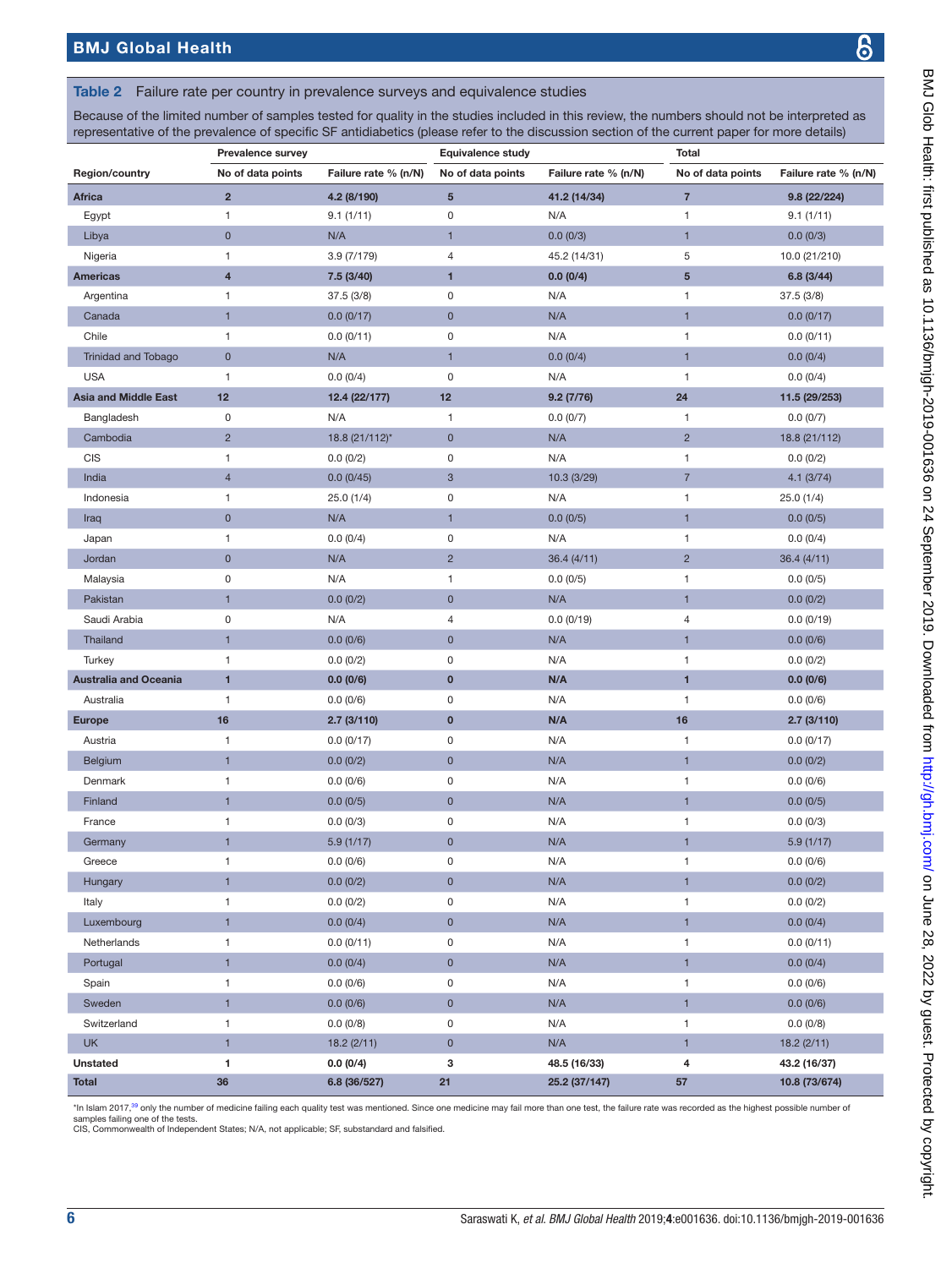<span id="page-6-0"></span>Table 3 Quality of medicines per API in the included prevalence surveys and equivalence studies

Because of the limited number of samples tested for quality in the studies included in this review, the numbers should not be interpreted as representative of the prevalence of specific SF antidiabetics (please refer to the discussion section of the current paper for more details)

| <b>API</b>    | Prevalence survey failure rate<br>(n/N, %) | Equivalence study failure rate<br>(n/N, %) | <b>Total failure rate</b><br>(n/N, %) |
|---------------|--------------------------------------------|--------------------------------------------|---------------------------------------|
| Glimepiride   | 0/15(0.0)                                  | 13/23(56.5)                                | 13/38 (34.2)                          |
| Sitagliptin   | N/A                                        | 2/5(40.0)                                  | 2/5(40.0)                             |
| Voglibose     | N/A                                        | 1/5(20.0)                                  | 1/5(20.0)                             |
| Metformin     | 14/258 (5.4)                               | 18/89 (20.2)                               | 32/345 (9.3)                          |
| Glibenclamide | 22/239(9.2)                                | 3/27(11.1)                                 | 25/266 (9.4)                          |
| Gliclazide    | 0/15(0.0)                                  | N/A                                        | 0/15(0.0)                             |
| <b>Total</b>  | 36/527(6.8)                                | 37/147 (25.2)                              | 73/674 (10.8)                         |

No studies found for: meglitinide, chlorpropamide, tolbutamide, glipizide, repaglinide, vildagliptin, saxagliptin, pramlintide, empagliflozin, canagliflozin, dapagliflozin, dulaglutide, alogliptin, nateglinide, colesevelam, bromocriptine, albiglutide, lixisenatide, buformin, glibornuride, gliquidone, mitiglinide, miglitol, tolazamide.

API, active pharmaceutical ingredient; N/A, not applicable; SF, substandard and falsified.

manufacturer's name and address of the collected medicines were given in two prevalence surveys (40.0%), while the rest of the surveys neither give this information nor the reason why the information was not released.

In addition to scientific papers, nine seizures (17.3%), five recalls  $(9.6\%)$  and two case reports  $(3.8\%)$  were found [\(table](#page-7-0) 4); eight (15.4%) described medicines falsification. Other types of publications discussing antidiabetic medicine quality are presented in [online supple](https://dx.doi.org/10.1136/bmjgh-2019-001636)[mentary file 6,](https://dx.doi.org/10.1136/bmjgh-2019-001636) including the entries in US Pharmacopeia Medicines Quality Database that lists two reports of the quality of gliclazide from Cambodia in 2008, both samples passed screening tests.<sup>[41](#page-11-10)</sup>

We found no prevalence surveys of the quality of SMBG supplies. Of the 29 publications ([table](#page-8-0) 5) on SMBG quality, the majority were recalls/alerts (n=17, 58.6%).<sup>15 42–56</sup> Sixteen publications described inaccurate blood glucose strip results, resulted in under and overestimation of blood glucose levels, risking wrong treatment doses[.42 48 52 53 55–59](#page-11-11) These quality issues arose through imperfect transportation conditions or sealing, causing glucose strip degradation due to exposure to humidity and/or temperature.<sup>[45 51 53](#page-11-12)</sup> Contamination by chemical



<span id="page-6-1"></span>Figure 4 Percentage of concordance of the prevalence surveys with 26 items included in the MEDQUARG checklist. MEDQUARG, Medicine Quality Assessment Reporting Guidelines.

substances during manufacturing resulted in inaccurate results and a recall of  $62$  million strips.<sup>54</sup> One manufacturer released an online alert system to monitor falsified products in which poor quality glucose strips with inaccurate/potentially inaccurate test results were reported between 2006 and 2015, in Bangladesh, China, Egypt, Greece, India, United Arab Emirates, Pakistan, France, Singapore and the USA.<sup>60 61</sup>

## **DISCUSSION**

We synthesised, from diverse publicly accessible sources, the available evidence on the quality of antidiabetic medicines and SMBGs. The data available are very meagre and do not allow an accurate synthesis of the current situation. However, these findings raise concern and suggest that more evidence is needed to inform policy and interventions. Around 1/10 of the antidiabetic medicines analysed in 5 prevalence surveys and 20 equivalence studies failed analyses. Quality issues related to SMBG supplies included falsified products and incorrect results due to strip degradation or contamination. With the large and increasing global burden of diabetes and the increasing use of antidiabetics globally, the published evidence clearly shows the lack of available evidence to assess the extent of the problem and to identify actions towards ensuring good quality antidiabetics and SMBG. Efforts to increase access to antidiabetic medicines and consumables, especially insulin in  $LMICs$ , need to be linked to ensuring their quality.

We found no prevalence surveys on SMBG supply quality and only five publicly available surveys aiming to assess the quality of antidiabetics available in the market. Only three published since 2010, among which only one was published in scientific journals.<sup>40</sup> The total number of antidiabetic medicine samples analysed in the five included surveys was very small (674 samples) in comparison to the vast use of antidiabetic medicines worldwide, estimated to be worth >US\$50 billion in  $2017<sup>6263</sup>$  This number fell down to four if considering only the single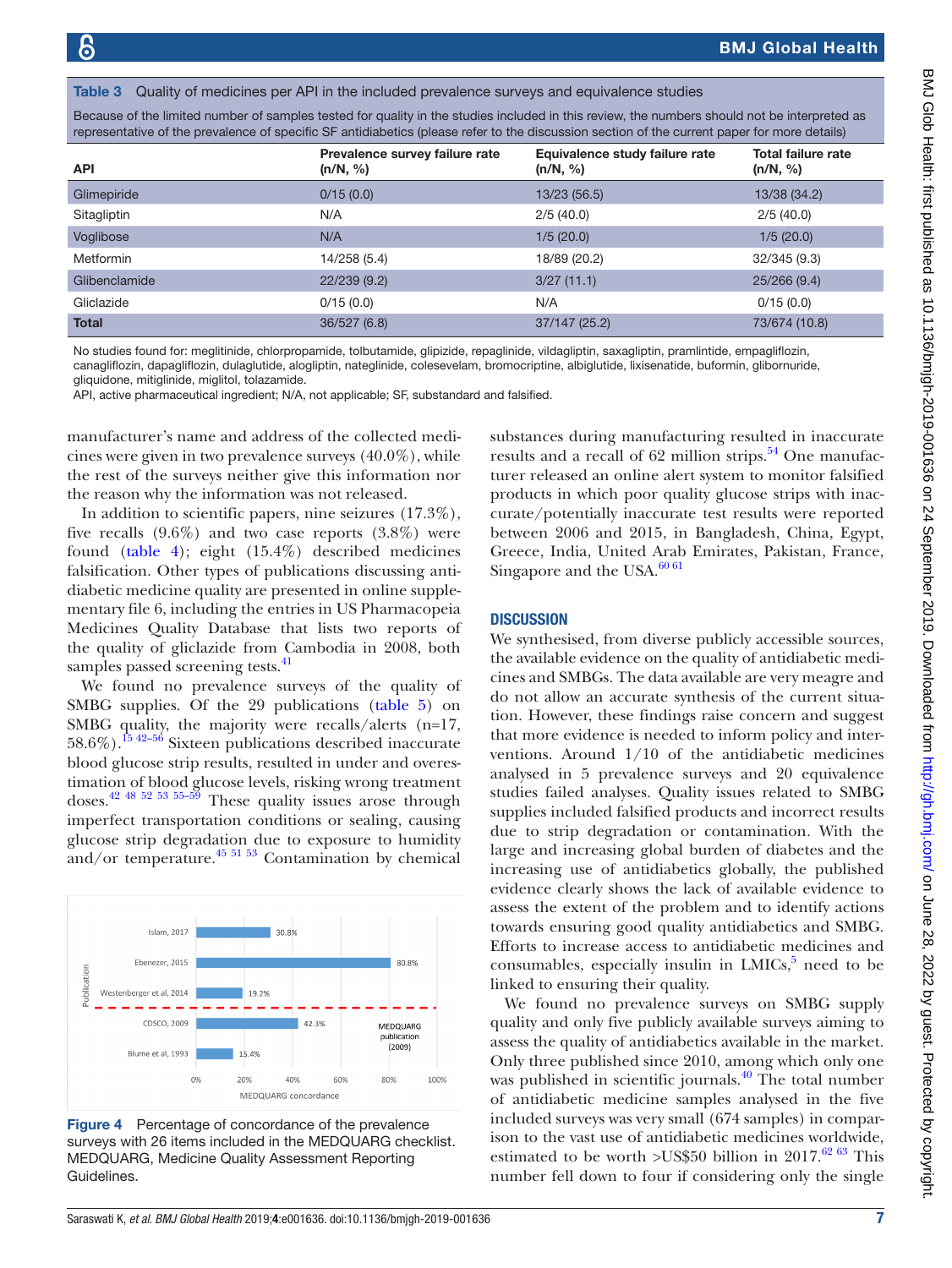<span id="page-7-0"></span>

| Study                                                                                      | Report<br>type  | Location                                 | <b>API</b>                                                                           | <b>Quality category and findings</b>                                                                                                                                                                                                                                        |
|--------------------------------------------------------------------------------------------|-----------------|------------------------------------------|--------------------------------------------------------------------------------------|-----------------------------------------------------------------------------------------------------------------------------------------------------------------------------------------------------------------------------------------------------------------------------|
| Singh et al <sup>107</sup>                                                                 |                 | Case report South Korea and<br><b>UK</b> | Insulin (oral)                                                                       | Substandard: Oral insulin used in clinical trial was adulterated<br>with glibenclamide.                                                                                                                                                                                     |
| US FDA <sup>108</sup>                                                                      | Recall          | <b>USA</b>                               | Glibenclamide                                                                        | Substandard: 45 lots of medicines containing glibenclamide<br>were contaminated by fungus.                                                                                                                                                                                  |
| <b>SEARPharm Forum</b><br>Secretariat <sup>109</sup>                                       | Seizure         | India                                    | Glibenclamide                                                                        | Falsified glibenclamide was seized.                                                                                                                                                                                                                                         |
| SecuringIndustry <sup>20</sup>                                                             | Seizure         | China                                    | Glibenclamide                                                                        | Falsified: 9400 bottles seized. High glibenclamide content<br>killed two people.                                                                                                                                                                                            |
| AboutLawsuits.com <sup>110</sup>                                                           | Recall          | <b>USA</b>                               | Metformin                                                                            | Substandard: 52 lots were contaminated with chemical<br>substances.                                                                                                                                                                                                         |
| Moreno Exebio e <i>t al</i> <sup>111</sup>                                                 | Seizure         | Peru                                     | Unspecified                                                                          | Falsified: 4 samples found.                                                                                                                                                                                                                                                 |
| US FDA <sup>112</sup>                                                                      | Seizure         | <b>USA</b>                               | Metformin/<br>rosiglitazone                                                          | Substandard: Coformulated tablets found not to meet the<br>FDA standard formulation mix resulting in higher or lower API<br>content. Manufacturer was also accused of product mix-up,<br>causing tablets with different strength or type to be put in the<br>wrong bottles. |
| Vanguard <sup>113</sup>                                                                    | Seizure         | Nigeria                                  | Metformin                                                                            | Falsified: 70 cartons found.                                                                                                                                                                                                                                                |
| Taylor <sup>114</sup>                                                                      | Seizure         | Multinational                            | Glimepiride and<br>rosiglitazone,<br>other antidiabetic<br>medicine<br>(unspecified) | Falsified: International operation to address 'online sales of<br>illicit medicines' (Operation Pangea). Including inspections<br>and seizures of falsified medicines. Number of antidiabetic<br>medicines not specified.                                                   |
| Woodcock <sup>115</sup>                                                                    | Case report USA |                                          | Insulin                                                                              | Suspected degraded: Patient used resold stolen insulin,<br>resulting in 'poor blood glucose control, likely as a result of it<br>(insulin) not being stored properly'.                                                                                                      |
| <b>Administracion Nacional</b><br>de Medicamentos,<br>Allmentos y Tecnologia <sup>66</sup> | Recall          | Argentina                                | Insulin                                                                              | Falsified: 2 lots of insulin; detected through the national<br>medicine tracking system.                                                                                                                                                                                    |
| Dominican Today <sup>116</sup>                                                             | Seizure         | Dominican<br>Republic                    | Unspecified                                                                          | Falsified: 1 person arrested.<br>'Among the drugs seized there are painkillers, antibiotics and<br>others used to combat hypertension and diabetes mellitus.'                                                                                                               |
| Medicines and Healthcare Seizure<br><b>Products Regulatory</b><br>Agency <sup>117</sup>    |                 | UK and 114 other<br>countries            | Unknown                                                                              | Falsified: A part of Operation Pangea; 156 arrests made<br>worldwide.<br>'Types of medicines seized include [] diabetes [].'                                                                                                                                                |
| Market <sup>118</sup>                                                                      | Recall          | India                                    | Glimepiride                                                                          | Substandard: Tablets failed dissolution test.                                                                                                                                                                                                                               |
| FDA Philippines <sup>119</sup>                                                             | Recall          | Philippines                              | Lixisenatide                                                                         | Substandard: 3 batches found.                                                                                                                                                                                                                                               |
| Vanhee e <i>t al<sup>65</sup></i>                                                          | Seizure         | <b>Belgium</b>                           | Insulin                                                                              | SorF: 20 samples of 'suspected illegal insulins' seized by the<br>Belgium Federal Agency for Medicinal and Health Products,<br>porcine insulin with degradation product detected.                                                                                           |

survey published in scientific journals after the publication of MEDQUARG, with none of the four samples failing any tests.

For insulin alone, the demand in 2014 was 2.15 billion vials.<sup>[6](#page-10-4)</sup> However, we retrieved only one publicly available report on insulin quality. This report, published in 1979, showed that the 64 'conventional insulin preparations' tested contained 'considerable amounts' of several hormonal peptide contaminants including pancreatic glucagon, pancreatic polypeptide, vasoactive intestinal peptide and somatostatin.<sup>[38](#page-11-7)</sup> In the past, insulins were extracted and purified from animals. These contaminants are now avoided through newer manufacturing methods, for example, recombinant human insulin.<sup>[64](#page-11-18)</sup> This report reminds us that medicines deemed standard

today may be deemed substandard in the future, as the standards applicable to medicines evolve. As there were uncertainties regarding the reference acceptance ranges for the amount of contaminants found, this study was excluded from our analysis.

The recent description of suspected illegal insulin seized by inspectors in Belgium is of concern.<sup>65</sup> The quality of insulin delivery devices such as insulin pens and pen needles is outside of the scope of this review. However, the finding of falsified insulin pens in Argentina, and insulin pen needles in the UK, Poland and the Netherlands are worrying–highlighting the need for postmarketing surveillance of the quality of these products.<sup>[66–69](#page-11-16)</sup>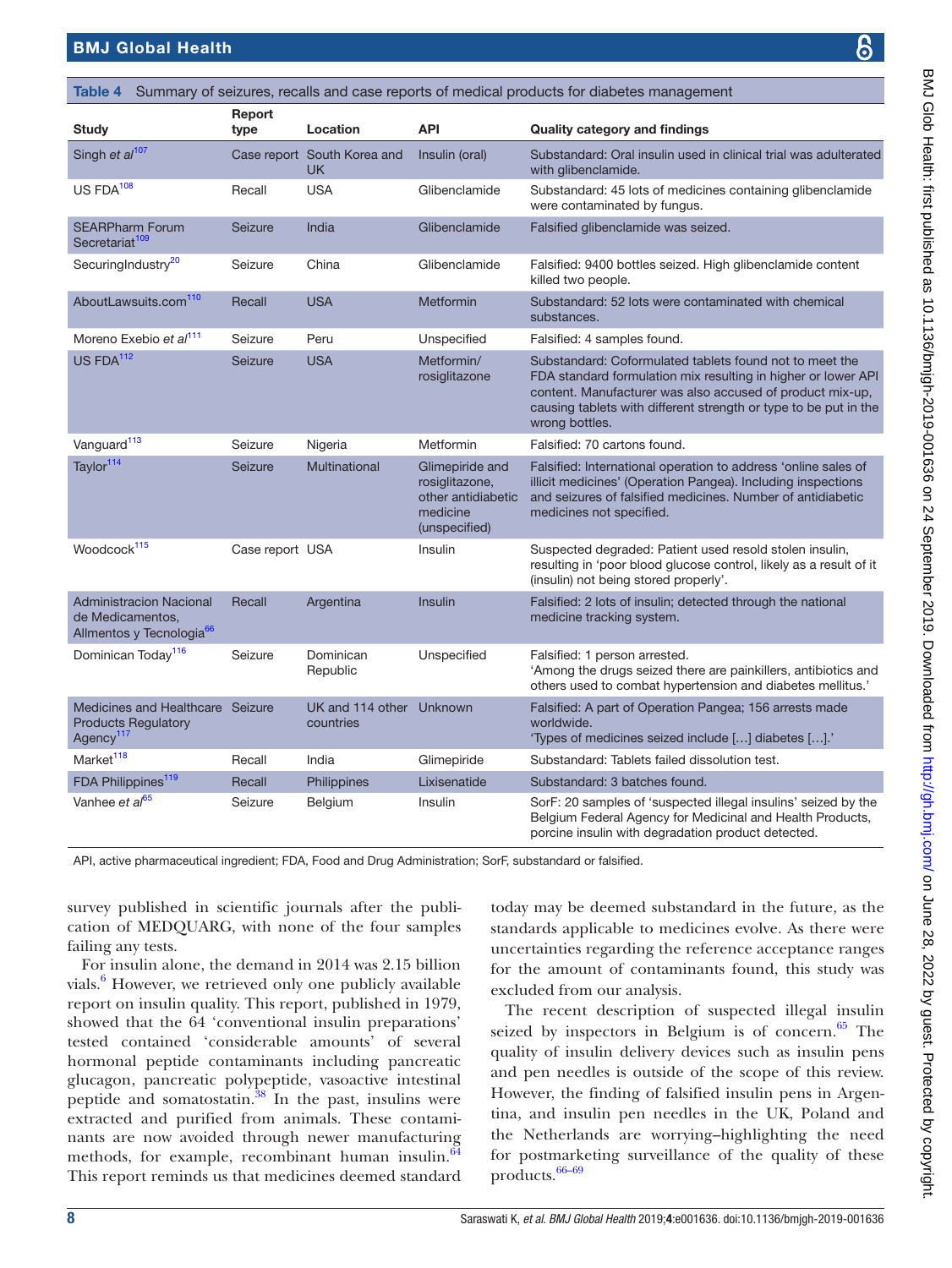န

# BMJ Global Health

<span id="page-8-0"></span>

| Table 5 The main characteristics of the reviewed publications on the quality of SMBG supplies                          |                                                                                 |                                           |                                                                                                                                                    |  |  |
|------------------------------------------------------------------------------------------------------------------------|---------------------------------------------------------------------------------|-------------------------------------------|----------------------------------------------------------------------------------------------------------------------------------------------------|--|--|
| <b>Study</b>                                                                                                           | <b>Sampling method</b>                                                          | Location                                  | <b>Findings</b>                                                                                                                                    |  |  |
| LifeScan, 2006<br>LifeScan, 2006<br>Blackwell, 2007<br>Bloomberg News, 2007<br>US FDA, 2006 <sup>15 43</sup> 44 59 120 | Manufacturer investigation<br>(sampling technique<br>unspecified), recall/alert | USA, Canada                               | Falsified glucose strips imported from China sold in the USA and<br>Canada resulting in incorrect reading. Six lots identified.                    |  |  |
| Castel and Breillat, 2008 <sup>55</sup>                                                                                | Recall/alert                                                                    | France                                    | SorF glucose strips: overestimation of blood glucose level, 4 lots<br>affected.                                                                    |  |  |
| Cheng, 2009 <sup>121</sup>                                                                                             | No sampling                                                                     | <b>USA</b>                                | Global review on falsified medical products used in diabetes<br>treatment.                                                                         |  |  |
| Platt, 200946                                                                                                          | Recall/alert                                                                    | <b>USA</b>                                | Expired and recalled glucose strips were sold by the company that<br>was supposed to recycle them.                                                 |  |  |
| LifeScan, 2010 <sup>122</sup>                                                                                          | Manufacturer investigation<br>(sampling technique<br>unspecified)               | Egypt                                     | Falsified glucose strips giving highly inaccurate results or failing to<br>give result.                                                            |  |  |
| Health Sciences Authority,<br>Singapore, 2010 <sup>42</sup>                                                            | Recall/alert                                                                    | Singapore                                 | SorF glucose strips: underestimation of blood glucose<br>concentrations.                                                                           |  |  |
| MacDonald, 2010 <sup>56</sup>                                                                                          | Recall/alert                                                                    | France                                    | SorF glucose strips: underestimation of blood glucose level, 1 lot<br>affected.                                                                    |  |  |
| Agence Nationale de la<br>Sécurité du Médicament<br>et des Produits de Santé,<br>$2011(a)^{53}$                        | Recall/alert                                                                    | France                                    | SorF glucose strips: resulting in overestimation of blood glucose<br>level, 1 lot affected.                                                        |  |  |
| Agence Nationale de la<br>Sécurité du Médicament<br>et des Produits de Santé,<br>$2011(b)^{52}$                        | Recall/alert                                                                    | France                                    | Degraded glucose strips: due to accidental opening of flasks during<br>transport, possible inaccurate result.                                      |  |  |
| Health Sciences Authority,<br>Singapore, 2011 <sup>49</sup>                                                            | Recall/alert                                                                    | Singapore                                 | SorF glucose strips: can give inaccurate reading.                                                                                                  |  |  |
| Loftus, 2011 <sup>47</sup>                                                                                             | Recall/alert                                                                    | India, Pakistan                           | Falsified glucose strips manufactured in China were found in India.<br>Falsified strips were also found in 2009.                                   |  |  |
| Mori et al, 2011 <sup>27</sup>                                                                                         | No sampling                                                                     | N/A                                       | A review discussing medical device quality in resource-limited<br>settings.                                                                        |  |  |
| LifeScan, 2013 <sup>123</sup>                                                                                          | Manufacturer investigation<br>(sampling technique<br>unspecified)               | Greece                                    | Falsified glucose strips: 7 lots found.                                                                                                            |  |  |
| NBC News, 2013 <sup>54</sup>                                                                                           | Recall/alert                                                                    | <b>USA</b>                                | Substandard glucose strips: chemical contamination of strips<br>distributed to 13 countries.                                                       |  |  |
| US FDA, 2013 <sup>57</sup>                                                                                             | Case report                                                                     | <b>USA</b>                                | SorF glucose meter and strips: overestimation of blood glucose<br>concentrations                                                                   |  |  |
| US FDA, 201348 58                                                                                                      | Recall/alert                                                                    | <b>USA</b>                                | Twenty-one lots of SorF glucose strips were found. When used, the<br>strips showed incorrectly low readings.                                       |  |  |
| LifeScan, $2015^{124}$                                                                                                 | Manufacturer investigation<br>(sampling technique<br>unspecified)               | <b>Bangladesh</b>                         | Falsified glucose strips: 5 lots found.                                                                                                            |  |  |
| LifeScan, 2015 <sup>125</sup>                                                                                          | Manufacturer investigation<br>(sampling technique<br>unspecified)               | India                                     | Falsified glucose strips: possible falsification within 4 lot numbers.                                                                             |  |  |
| FDA News, 201645                                                                                                       | Recall/alert                                                                    | UK                                        | Improperly sealed glucose strips found circulating.                                                                                                |  |  |
| Nipro Asia Pte Ltd, 2016 <sup>51</sup>                                                                                 | Recall/alert                                                                    | Singapore                                 | Degraded glucose strips: may give inaccurate result. Degraded due<br>to opened vials during transport, 6 lots affected.                            |  |  |
| PTS Diagnostics, 2016 <sup>50</sup>                                                                                    | Recall/alert                                                                    | Singapore                                 | SorF glucose strips: giving inaccurate reading                                                                                                     |  |  |
| LifeScan, unknown <sup>60</sup>                                                                                        | Manufacturer investigation<br>(sampling technique<br>unspecified)               | Egypt, Greece,<br>India and UAE           | Bangladesh, China, Describing falsified LifeScan glucose strips.                                                                                   |  |  |
| LifeScan, unknown <sup>61</sup>                                                                                        | No sampling                                                                     | N/A                                       | Manufacturer policies to fight poor quality medicines through<br>four processes, namely: distribution, identification, enforcement,<br>prevention. |  |  |
| SafeMedicines, unknown <sup>126</sup>                                                                                  | No sampling                                                                     | USA, Canada,<br>India, Egypt,<br>Pakistan | Articles discussing falsified medical products used in the treatment<br>of diabetes (including glucose strips) found globally.                     |  |  |

FDA, Food and Drug Administration; N/A, not applicable; SMBG, self-monitoring of blood glucose; SorF, substandard or falsified; UAE, United Arab Emirates.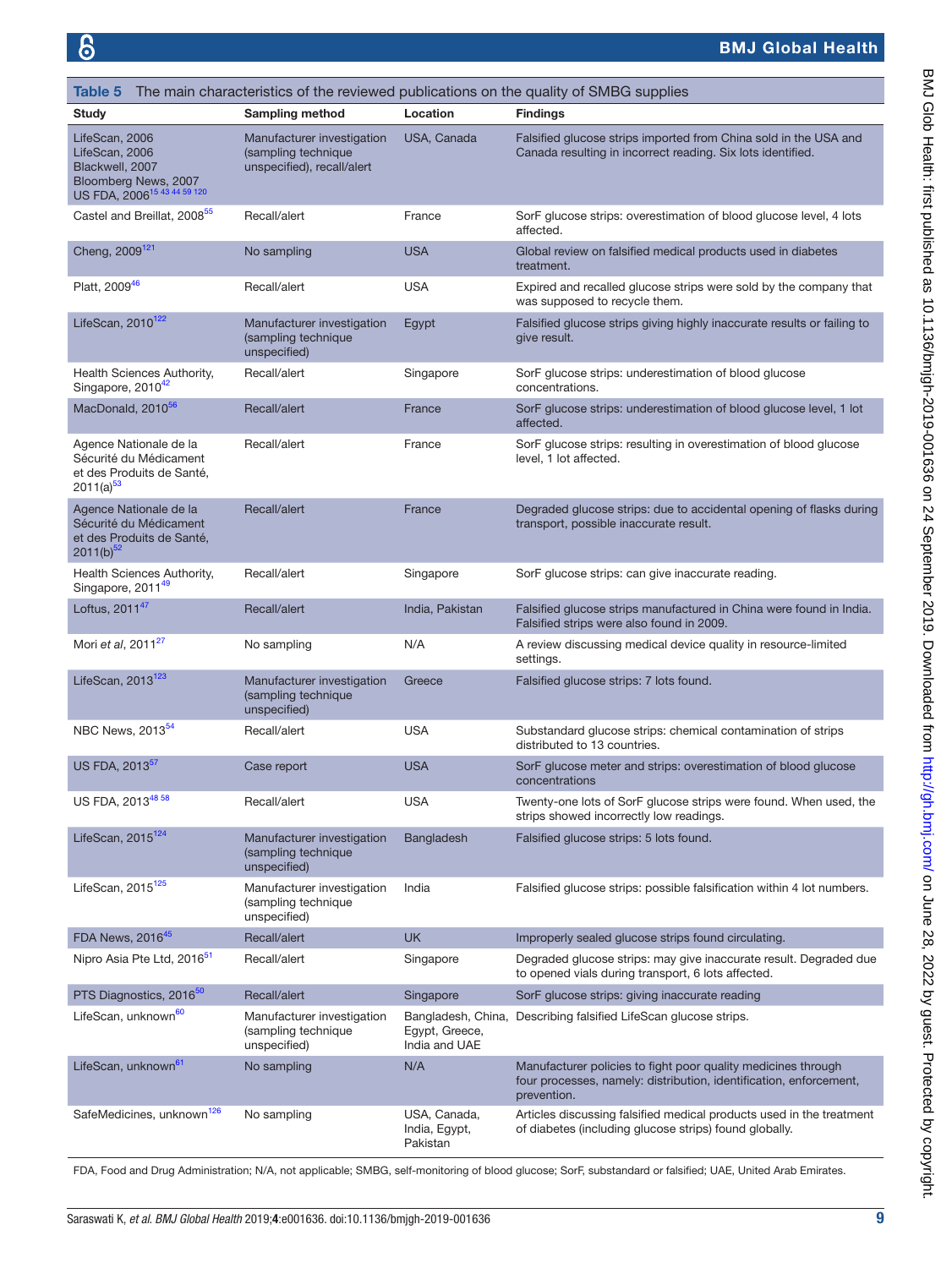We only included five prevalence surveys, in which glibenclamide, metformin, gliclazide and glimepiride were assessed, with none for numerous other antidiabetic medicines (see [table](#page-6-0) 3). With a median of 112 samples collected in the five prevalence surveys analysed in this review—only two using random sampling—a global estimate of the prevalence of poor quality antidiabetics is thus not possible. However, since there should be no poor quality medicines or medical products circulating, the finding of any poor quality samples indicates a problem that needs further investigation.

There were only four data points from the Americas, despite North America and the Caribbean having the highest age adjusted adult prevalence of diabetes.<sup>1</sup> Seven countries with high adult diabetes prevalence (20% or more) have no data points (ie, Kuwait, Qatar, Cook Islands, Marshall Islands, Nauru, Palau and Tokelau).<sup>[1](#page-10-0)</sup> China has the largest number of patients with diabetes globally<sup>[1](#page-10-0)</sup>. No published prevalence survey of the quality of antidiabetic medications in the Chinese pharmaceutical supply chain was identified, although lethal cases of falsified glibenclamide, containing dangerously high glibenclamide content, were reported in 2009.<sup>[20 21](#page-10-13)</sup>

The quality of reporting was poor, as reflected by the low MEDQUARG scores. Survey design and results were not well described, making it difficult to judge the evidence. Random sampling, that will minimise bias, was used in only two of the prevalence surveys reviewed, probably because random surveys require more resources compared with convenience surveys. A more economical but objective approach would be to use lot quality assurance sampling (LQAS), as a 'screening' step, to determine if the prevalence of poor quality medicines exceeds a predefined threshold, but LQAS cannot give an accu-rate estimate of prevalence.<sup>[36](#page-11-5)</sup>

Only one of the surveys clearly delineate the classification of samples as SF. In most of the surveys and all the equivalence studies, quality was determined only by chemical analysis, without packaging analysis which is vital for distinguishing falsified and substandard medicines, essential data for determining actions.

Limitations of this review include that searches were conducted only in English and French, and that medicine regulatory authorities and the pharmaceutical industry are likely to have significant amounts of data not shared with the public. There may be unpublished data if no SF antidiabetics were identified in a survey, or if SF antidiabetics were found but public release may have been considered damaging to the country or pharmaceutical company.[22](#page-10-14) The publicly available data on antidiabetics quality included in this review are scarce, of low quality, and the studies varied greatly in methodology. Only two surveys were conducted using random sampling. Therefore, the summary presented in this work should be considered with caution. One of the variation is the reference standard used. In one study, manufacturer specifications of the innovator's product were used as a reference to assess the quality of generic products. However, if

acceptance ranges of the USP monograph from 2017 had been followed, the number of samples failing dissolution test would be reduced from 12 out of 23 (52.2%) to 8 out of 23  $(34.8\%)$ .<sup>70</sup> In most prevalence surveys, we found limited detailed information on samples and/or samples quality with breakdowns by outlet sampled (eg, licensed vs unregistered outlet), cost of medicines or country of manufacture. We thus did not perform causal factors analysis that, although crucial to better inform policy, could lead to misleading results and interpretation.

Poor quality antidiabetic medicines containing lower amounts of API than stated, or poor dissolution rate engendering reduced bioavailability will, as for non-adherent patients, risk developing macrovascular and microvascular complications, $1771$  and severe infections, such as pneumonia, tuberculosis or melioidosis[.17 72 73](#page-10-12) Complication-related hospitalisations will further increase costs to patients and society.<sup>74</sup>

The USP 40 and the Chinese Pharmacopoeia (2010) percentage API acceptance range is 95%–105% for metformin and  $90\%$ –110% for glibenclamide tablets.<sup>75 76</sup> There is limited evidence for the dose–response relationship for either medicine, $77-79$  making it hard to predict the relative risk of acute or regular underdosing and overdosing for either medicine. However, underdosing is likely to impair glycaemic control and with the inherent risk of hypoglycaemia with most of the oral antidiabetic medicines (especially with sulfonylureas such as glibenclamide) at normal doses, those containing high percentage API are especially dangerous.<sup>80</sup> Glibenclamide has also been found in falsified erectile dysfunction drugs with devastating lethal hypoglycaemic consequences.<sup>81</sup> Unexplained hypoglycaemia with new medicines, brand or batch numbers should prompt investigation of their contents.

Higher failure rates were found in previous reviews.[22 23 82 83](#page-10-14) Almost one-third of antimalarials tested failed either packaging or chemical tests in a review published in  $2014^{22}$  Failure rates of 19.1% and 12.4% were observed in a review of 96 articles for antimalarials and antibiotics, respectively. $83$  Although the number of publications gathered for these reviews were much larger than for our review, authors also concluded that the estimate of the prevalence and distribution of SF medicines could not be accurate because of the heterogeneity of study methodology, as illustrated by an I-square parameter of 0.99 in a recent meta-analysis.<sup>83</sup>

The evaluation of glucose meters and strips quality is complex since glucose readings are influenced by multiple factors, including the analytical properties of the device, the calibration and setting of the device and user compliance with testing procedures.<sup>84</sup> The currently available standards for glucose meter and strip performance and scientific literature mainly focus on the accuracy of the device, over-looking user error or the clinical impact of inaccuracies.<sup>[84](#page-12-42)</sup> As with medicines, consensus on a standardised definition and methods to evaluate the quality of SMBG supplies and other medical devices must be established to enable a more valid prevalence estimation.<sup>[27 30](#page-11-26)</sup>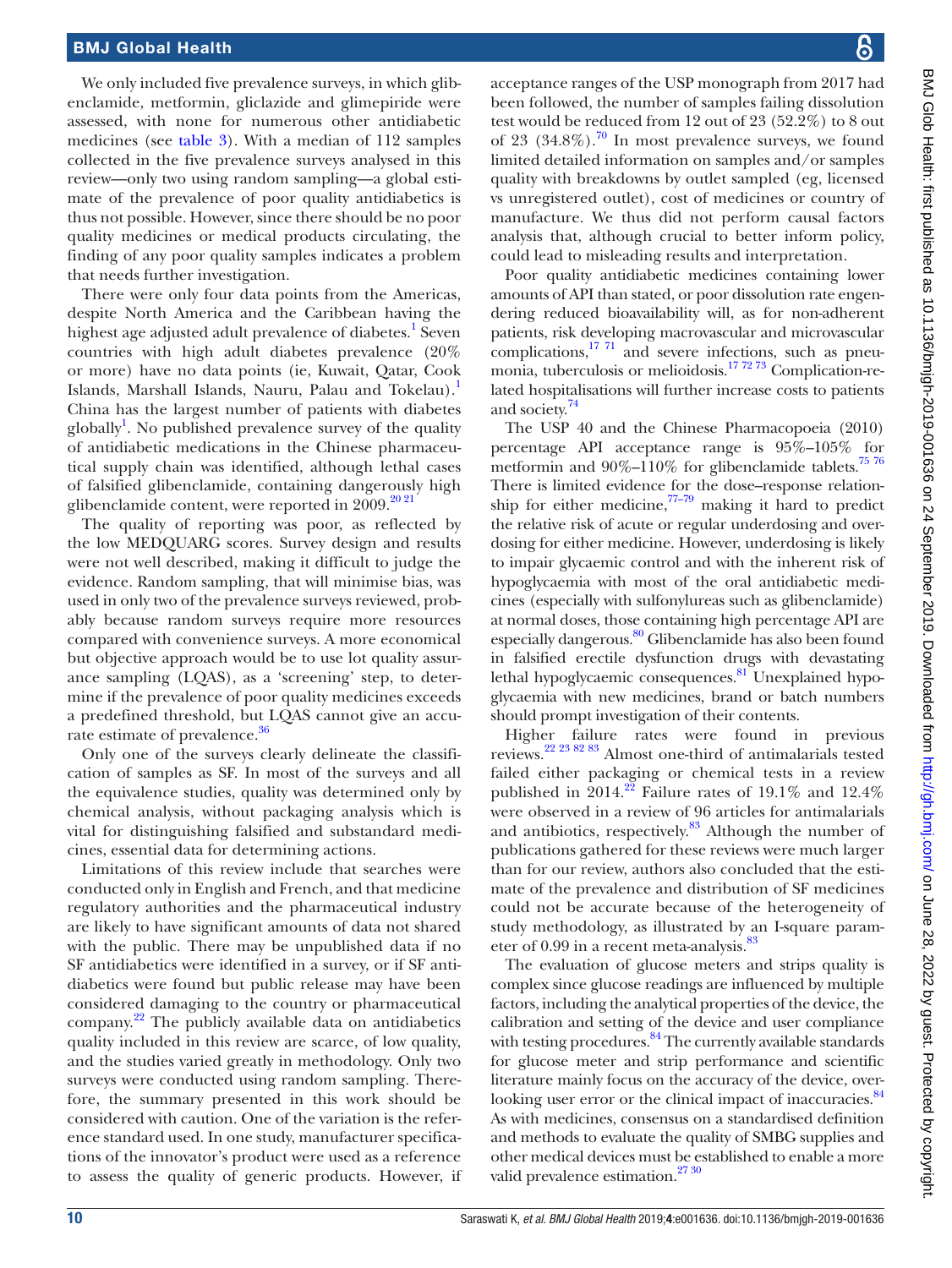Another notable issue is the unauthorised reselling of unused glucose strips. The advocates of this practice argue that this facilitates strip access for the poorest, as resold glucose strips are sold for less than the standard market price.<sup>[10](#page-10-7)</sup> However, it has been argued that unauthorised reselling risks improper storage, exposing strips to humidity and heat potentially affecting accuracy. One company strategy of proactively detecting circulating poor quality SMBG supplies and coordinating with governmental agencies to enforce regulation $^{61}$  has resulted in detection of falsified products. $60$  Such models of surveillance and coordination are needed to effectively tackle the problem of SF medicines and medical products.

## **CONCLUSION**

The currently available data on the quality of antidiabetic medicines and consumables are sparse and of variable quality, suggesting that aggregated data should be interpreted cautiously. However, despite the relatively small number of publicly available studies, poor quality antidiabetic medicines and SMBG supplies were identified on four continents, suggesting that this is an important public health issue and should be further investigated, through factory inspections and postmarket surveillance, to ensure that the benefits of modern diabetes management are fulfilled for the burgeoning global population with diabetes.

Acknowledgements We are very grateful to the MSc in International Health and Tropical Medicine team, Bodleian Libraries, and Lao-Oxford-Mahosot Hospital-Wellcome Trust Research Unit Director and staff for their support throughout this work, especially Vayouly Vidhamaly, Phonepasith Boupha, and Kem Boutsamay. We also thank Proochista Ariana, Peter Horby, Nia Roberts and Eric Ohuma. We would like to thank the Indonesia Endowment Fund for Education (LPDP) for supporting KS throughout her MSc.

Contributors PN, CC and KS designed the review. KS and CS conducted the literature review in English and French, respectively. Screening and extraction were performed by KS under the supervision of CS and CC. KS, CS and CC assessed the quality of surveys. KS performed the analysis under the guidance of PN and CC. KS prepared the first manuscript draft. PN and CC provided revision and guidance on the overall direction of the study. All authors approved the final version for publication.

Funding Wellcome Trust of Great Britain MAPQAMP grant 202935/Z/16/Z.

Disclaimer The funder of the study had no role in study design, data collection, data analysis, data interpretation or writing of the report.

Competing interests CS, PN and CC are supported by the Wellcome Trust.

Patient consent for publication Not required.

Provenance and peer review Not commissioned; externally peer reviewed.

Data availability statement Data are available in a public, open access repository. All data relevant to the study are included in the article or uploaded as online supplementary information.

Open access This is an open access article distributed in accordance with the Creative Commons Attribution 4.0 Unported (CC BY 4.0) license, which permits others to copy, redistribute, remix, transform and build upon this work for any purpose, provided the original work is properly cited, a link to the licence is given, and indication of whether changes were made. See: [https://creativecommons.org/](https://creativecommons.org/licenses/by/4.0/) [licenses/by/4.0/](https://creativecommons.org/licenses/by/4.0/).

### <span id="page-10-0"></span>**REFERENCES**

1. Cavan D, da Rocha Fernandes J, Makaroff L, *et al*. *IDF diabetes atlas*. 7th ed. Brussels: International Diabetes Federation, 2015. <http://www.diabetesatlas.org/resources/2015-atlas.html>

- <span id="page-10-1"></span>2. World Health Organization. Global report on diabetes. Available: [http://apps.who.int/iris/bitstream/handle/10665/204871/](http://apps.who.int/iris/bitstream/handle/10665/204871/9789241565257_eng.pdf?sequence=1) [9789241565257\\_eng.pdf?sequence=1](http://apps.who.int/iris/bitstream/handle/10665/204871/9789241565257_eng.pdf?sequence=1) [Accessed 25 Nov 2018].
- <span id="page-10-2"></span>3. Center of Disease Control. Age-Adjusted percentage of adults with diabetes using diabetes medication, by type of medication, United States, 1997-2011. Available: [http://www.cdc.gov/diabetes/](http://www.cdc.gov/diabetes/statistics/meduse/fig2.htm) [statistics/meduse/fig2.htm](http://www.cdc.gov/diabetes/statistics/meduse/fig2.htm) [Accessed 9 Aug 2016].
- <span id="page-10-3"></span>4. Kollewe J. The world's 10 best-selling prescription drugs. Available: [https://www.theguardian.com/business/table/2014/mar/27/](https://www.theguardian.com/business/table/2014/mar/27/world-best-selling-prescription-drugs-pharmaceuticals-industry) [world-best-selling-prescription-drugs-pharmaceuticals-industry](https://www.theguardian.com/business/table/2014/mar/27/world-best-selling-prescription-drugs-pharmaceuticals-industry)  [Accessed 20 Jul 2016].
- <span id="page-10-6"></span>5. Beran D, Ewen M, Laing R. Constraints and challenges in access to insulin: a global perspective. *[Lancet Diabetes Endocrinol](http://dx.doi.org/10.1016/S2213-8587(15)00521-5)* 2016;4:275–85.
- <span id="page-10-4"></span>6. Wirtz VJ, Knox R, Cao C, *et al*. Insulin market profile. Amsterdam: health action international, 201[6http://haiweb.org/wp-content/](http://haiweb.org/wp-content/uploads/2016/04/ACCISS_Insulin-Market-Profile_FINAL.pdf) [uploads/2016/04/ACCISS\\_Insulin-Market-Profile\\_FINAL.pdf](http://haiweb.org/wp-content/uploads/2016/04/ACCISS_Insulin-Market-Profile_FINAL.pdf)  [Accessed 12 Feb 2017].
- 7. Dayan C, Williams G. Diabetes. In: Warrell D, Cox T, Firth J, eds. *Oxford textbook of medicine*. 5th ed. Oxford: Oxford University Press, 2010.
- 8. GBD 2013 Mortality and Causes of Death Collaborators. Global, regional, and national age-sex specific all-cause and causespecific mortality for 240 causes of death, 1990-2013: a systematic analysis for the global burden of disease study 2013. *[Lancet](http://dx.doi.org/10.1016/S0140-6736(14)61682-2)* 2015;385:117–71.
- <span id="page-10-5"></span>9. Zion Market Research. Global oral antidiabetic drug market is set for a rapid growth and is expected to reach USD 35.91 billion by 2022. Available: [https://www.zionmarketresearch.com/news/oral](https://www.zionmarketresearch.com/news/oral-anti-diabetic-drug-market)[anti-diabetic-drug-market](https://www.zionmarketresearch.com/news/oral-anti-diabetic-drug-market) [Accessed 27 Jan 2018].
- <span id="page-10-7"></span>10. Cheng MM, Gedeon C. Counterfeit diabetes products and the ethical question of access. *[Diabetes Manag](http://dx.doi.org/10.2217/dmt.15.24)* 2015;5:341–7.
- <span id="page-10-8"></span>11. Bate R. *Phake: the deadly world of falsified and substandard medicines*. Washington D.C: The AEI Press, 2012.
- <span id="page-10-9"></span>12. NCD Risk Factor Collaboration (NCD-RisC). Worldwide trends in diabetes since 1980: a pooled analysis of 751 population-based studies with 4.4 million participants. *[Lancet](http://dx.doi.org/10.1016/S0140-6736(16)00618-8)* 2016;387:1513–30.
- <span id="page-10-10"></span>13. Yeaw J, Lee WC, Aagren M, *et al*. Cost of self-monitoring of blood glucose in the United States among patients on an insulin regimen for diabetes. *[J Manag Care Pharm](http://dx.doi.org/10.18553/jmcp.2012.18.1.21)* 2012;18:21–32.
- <span id="page-10-11"></span>14. Walker A. Resold diabetes strips cause health concerns. Available: [http://articles.baltimoresun.com/2014?05?31/news/](http://articles.baltimoresun.com/2014?05?31/news/bs?hs?diabetes?test?strips?20140531_1_test?strips?the?fda?radiological?health) [bs?hs?diabetes?test?strips?20140531\\_1\\_test?strips?the?fda?](http://articles.baltimoresun.com/2014?05?31/news/bs?hs?diabetes?test?strips?20140531_1_test?strips?the?fda?radiological?health) [radiological?health](http://articles.baltimoresun.com/2014?05?31/news/bs?hs?diabetes?test?strips?20140531_1_test?strips?the?fda?radiological?health) [Accessed 12 Apr 2017].
- <span id="page-10-16"></span>15. Blackwell T. Firm suing over fake diabetes test strips. Available: [http://www.canada.com/nationalpost/news/story.html?id=](http://www.canada.com/nationalpost/news/story.html?id=2edf7f4c-2b09-4a4d-bd85-8f07235e0ca6&k=37047) [2edf7f4c-2b09-4a4d-bd85-8f07235e0ca6&k=37047](http://www.canada.com/nationalpost/news/story.html?id=2edf7f4c-2b09-4a4d-bd85-8f07235e0ca6&k=37047) [Accessed 18 Sep 2007].
- 16. US FDA. How to safely use glucose meters and test strips for diabetes
- <span id="page-10-12"></span>17. Stratton IM, Adler AI, Neil HA, *et al*. Association of glycaemia with macrovascular and microvascular complications of type 2 diabetes (UKPDS 35): prospective observational study. *[BMJ](http://dx.doi.org/10.1136/bmj.321.7258.405)* 2000;321:405–12.
- 18. Intensive blood-glucose control with sulphonylureas or insulin compared with conventional treatment and risk of complications in patients with type 2 diabetes (UKPDS 33). *[The Lancet](http://dx.doi.org/10.1016/S0140-6736(98)07019-6)* 1998;352:837–53.
- 19. Leal J, Luengo-Fernández R, Gray A, *et al*. Economic burden of cardiovascular diseases in the enlarged European Union. *[Eur Heart](http://dx.doi.org/10.1093/eurheartj/ehi733)  [J](http://dx.doi.org/10.1093/eurheartj/ehi733)* 2006;27:1610–9.
- <span id="page-10-13"></span>20. SecuringIndustry. Fake diabetes drug kills two in China. Available: [https://www.securingindustry.com/fake-diabetes-drug-kills-two-in](https://www.securingindustry.com/fake-diabetes-drug-kills-two-in-china/s15/a81/)[china/s15/a81/](https://www.securingindustry.com/fake-diabetes-drug-kills-two-in-china/s15/a81/) [Accessed 12 Jun 2016].
- 21. Xinhua News Agency. Fake diabetes drug hospitalizes 9 in Xinjiang. Available: [http://china.org.cn/china/news/2009-02/04/content\\_](http://china.org.cn/china/news/2009-02/04/content_17220020.htm) [17220020.htm](http://china.org.cn/china/news/2009-02/04/content_17220020.htm) [Accessed 19 Feb 2016].
- <span id="page-10-14"></span>22. Tabernero P, Fernández FM, Green M, *et al*. Mind the gaps- the epidemiology of poor-quality anti-malarials in the malarious world--analysis of the WorldWide Antimalarial Resistance Network database. *[Malar J](http://dx.doi.org/10.1186/1475-2875-13-139)* 2014;13:139.
- 23. Newton PN, Green MD, Fernández FM, *et al*. Counterfeit antiinfective drugs. *[Lancet Infect Dis](http://dx.doi.org/10.1016/S1473-3099(06)70581-3)* 2006;6:602–13.
- <span id="page-10-15"></span>24. Cockburn R, Newton PN, Agyarko EK, *et al*. The global threat of counterfeit drugs: why industry and governments must communicate the dangers. *[PLoS Med](http://dx.doi.org/10.1371/journal.pmed.0020100)* 2005;2:e100–8.
- 25. Attaran A, Barry D, Basheer S, *et al*. How to achieve international action on falsified and substandard medicines. *[BMJ](http://dx.doi.org/10.1136/bmj.e7381)* 2012;345:e7381.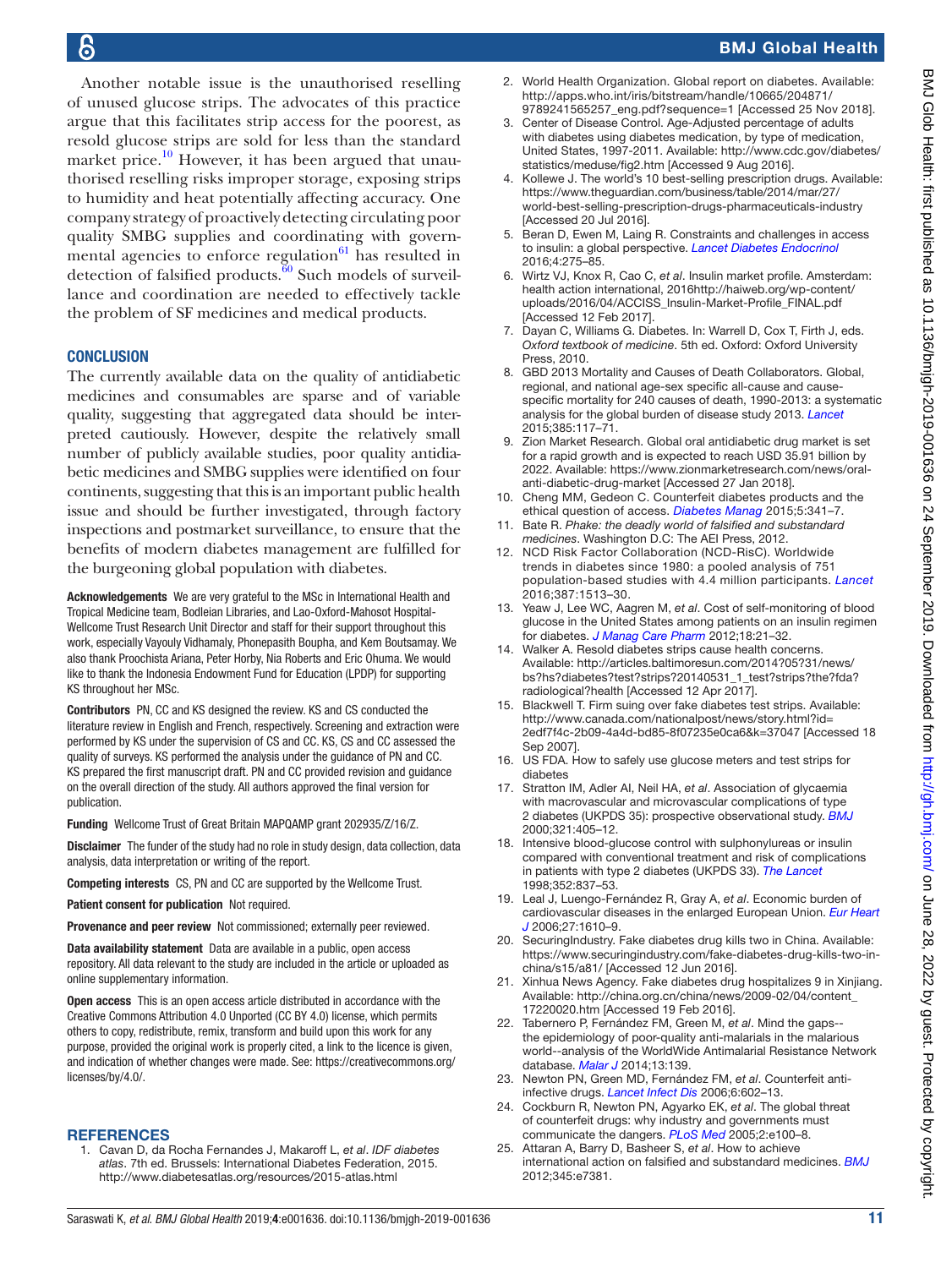- 26. Nayyar GML, Attaran A, Clark JP, *et al*. Responding to the pandemic of falsified medicines. *[Am J Trop Med Hyg](http://dx.doi.org/10.4269/ajtmh.14-0393)* 2015;92(6 Suppl):113–8.
- <span id="page-11-26"></span>27. Mori M, Ravinetto R, Jacobs J. Quality of medical devices and in vitro diagnostics in resource-limited settings. *[Trop Med Int Health](http://dx.doi.org/10.1111/j.1365-3156.2011.02852.x)* 2011;16:1439–49.
- <span id="page-11-0"></span>28. WHO. WHO global surveillance and monitoring system for substandard and falsified medical products. Geneva World Health Organization; 2017.
- 29. McGinnis M. Media reports on medicine quality: Focusing on USAID-assisted countries by the promoting the quality of medicines program
- 30. Newton PN, Amin AA, Bird C, *et al*. The Primacy of public health considerations in defining poor quality medicines. *[PLoS Med](http://dx.doi.org/10.1371/journal.pmed.1001139)* 2011;8:e1001139.
- <span id="page-11-1"></span>31. Fahad A, Alghannam A, Aslanpour Z, *et al*. A systematic review of counterfeit and substandard medicines in field quality surveys. *Integr Pharm Res Pract* 2014;3:71–88.
- <span id="page-11-2"></span>32. Antignac M, Diop BI, Macquart de Terline D, *et al*. Fighting fake medicines: first quality evaluation of cardiac drugs in Africa. *[Int J](http://dx.doi.org/10.1016/j.ijcard.2017.04.099)  [Cardiol](http://dx.doi.org/10.1016/j.ijcard.2017.04.099)* 2017;243:523–8.
- <span id="page-11-3"></span>33. Gyanwali P, Humagain BR, Aryal KK, *et al*. Surveillance of quality of medicines available in the Nepalese market: a study from Kathmandu Valley. *[J Nepal Health Res Counc](http://www.ncbi.nlm.nih.gov/pubmed/27005718)* 2015;13:233–40.
- <span id="page-11-4"></span>34. World Health Organization. WHO member state mechanism on substandard/spurious/falseabelled/falsified/counterfeit (SSFFC) medical products. Available: [https://www.who.int/medicines/](https://www.who.int/medicines/regulation/ssffc/A70_23-en1.pdf?ua=1) [regulation/ssffc/A70\\_23-en1.pdf?ua=1](https://www.who.int/medicines/regulation/ssffc/A70_23-en1.pdf?ua=1) [Accessed 25 Nov 2018].
- 35. World Health OrganizationReport number: EB124/14. Counterfeit medical products World Health Organization; 2008.
- <span id="page-11-5"></span>36. Newton PN, Lee SJ, Goodman C, *et al*. Guidelines for field surveys of the quality of medicines: a proposal. *[PLoS Med](http://dx.doi.org/10.1371/journal.pmed.1000052)* 2009;6:e1000052–257.
- <span id="page-11-6"></span>37. Moher D, Liberati A, Tetzlaff J, *et al*. Preferred reporting items for systematic reviews and meta-analyses: the PRISMA statement. *[PLoS Med](http://dx.doi.org/10.1371/journal.pmed.1000097)* 2009;6:e1000097.
- <span id="page-11-7"></span>38. Bloom SR, Adrian TE, Barnes AJ, *et al*. Autoimmunity in diabetics induced by hormonal contaminants of insulin. *[Lancet](http://dx.doi.org/10.1016/s0140-6736(79)90455-0)* 1979;1:14–17.
- <span id="page-11-8"></span>39. Islam MR. Investigations of the quality medicines distributed in Myanmar and Cambodia, through different surveys [PhD thesis]. Kanazawa University Repository for Academic Resources, 2017.
- <span id="page-11-9"></span>40. Westenberger BJ, Ellison CD, Fussner AS, *et al*. Quality assessment of Internet pharmaceutical products using traditional and non-traditional analytical techniques. *[Int J Pharm](http://dx.doi.org/10.1016/j.ijpharm.2005.08.027)* 2005;306(1- 2):56–70.
- <span id="page-11-10"></span>41. United States Pharmacopeial Convention. Medicines quality database. Available: [http://apps.usp.org/app/](http://apps.usp.org/app/worldwide/medQualityDatabase/reportResults.html?%20country=Ethiopia%2BGhana%2BKenya%2BMozambique%2B%20Nigeria%2BCambodia%2BLao+PDR%2BPhilippines%2BThailand%20%2BViet+Nam%2BBolivia%2BColombia%2BEcuador%2B%20Guatemala%2BGuyana%2BPeru&period=2017) [worldwide/medQualityDatabase/reportResults.html?](http://apps.usp.org/app/worldwide/medQualityDatabase/reportResults.html?%20country=Ethiopia%2BGhana%2BKenya%2BMozambique%2B%20Nigeria%2BCambodia%2BLao+PDR%2BPhilippines%2BThailand%20%2BViet+Nam%2BBolivia%2BColombia%2BEcuador%2B%20Guatemala%2BGuyana%2BPeru&period=2017)  [country=Ethiopia%2BGhana%2BKenya%2BMozambique%2B](http://apps.usp.org/app/worldwide/medQualityDatabase/reportResults.html?%20country=Ethiopia%2BGhana%2BKenya%2BMozambique%2B%20Nigeria%2BCambodia%2BLao+PDR%2BPhilippines%2BThailand%20%2BViet+Nam%2BBolivia%2BColombia%2BEcuador%2B%20Guatemala%2BGuyana%2BPeru&period=2017)  [Nigeria%2BCambodia%2BLao+PDR%2BPhilippines%2BThailand](http://apps.usp.org/app/worldwide/medQualityDatabase/reportResults.html?%20country=Ethiopia%2BGhana%2BKenya%2BMozambique%2B%20Nigeria%2BCambodia%2BLao+PDR%2BPhilippines%2BThailand%20%2BViet+Nam%2BBolivia%2BColombia%2BEcuador%2B%20Guatemala%2BGuyana%2BPeru&period=2017)  [%2BViet+Nam%2BBolivia%2BColombia%2BEcuador%2B](http://apps.usp.org/app/worldwide/medQualityDatabase/reportResults.html?%20country=Ethiopia%2BGhana%2BKenya%2BMozambique%2B%20Nigeria%2BCambodia%2BLao+PDR%2BPhilippines%2BThailand%20%2BViet+Nam%2BBolivia%2BColombia%2BEcuador%2B%20Guatemala%2BGuyana%2BPeru&period=2017)  [Guatemala%2BGuyana%2BPeru&period=2017](http://apps.usp.org/app/worldwide/medQualityDatabase/reportResults.html?%20country=Ethiopia%2BGhana%2BKenya%2BMozambique%2B%20Nigeria%2BCambodia%2BLao+PDR%2BPhilippines%2BThailand%20%2BViet+Nam%2BBolivia%2BColombia%2BEcuador%2B%20Guatemala%2BGuyana%2BPeru&period=2017) [Accessed 17 Dec 2018].
- <span id="page-11-11"></span>42. Health Sciences Authority. HSA alerts public on Abbott's voluntary recall of Medisense OptiumTM blood glucose test strips. Available: [http://www.hsa.gov.sg/content/dam/HSA/News\\_and\\_Events/](http://www.hsa.gov.sg/content/dam/HSA/News_and_Events/Press_Releases/2010/PressRelease-HSAAlertsPublicOnAbbottsVoluntaryRecallOfMedisenseOptiumBlood%20GlucoseTestStrips_24Dec10.pdf) [Press\\_Releases/2010/PressRelease-HSAAlertsPublicOnAbbotts](http://www.hsa.gov.sg/content/dam/HSA/News_and_Events/Press_Releases/2010/PressRelease-HSAAlertsPublicOnAbbottsVoluntaryRecallOfMedisenseOptiumBlood%20GlucoseTestStrips_24Dec10.pdf) [VoluntaryRecallOfMedisenseOptiumBlood GlucoseTestStrips\\_](http://www.hsa.gov.sg/content/dam/HSA/News_and_Events/Press_Releases/2010/PressRelease-HSAAlertsPublicOnAbbottsVoluntaryRecallOfMedisenseOptiumBlood%20GlucoseTestStrips_24Dec10.pdf) [24Dec10.pdf](http://www.hsa.gov.sg/content/dam/HSA/News_and_Events/Press_Releases/2010/PressRelease-HSAAlertsPublicOnAbbottsVoluntaryRecallOfMedisenseOptiumBlood%20GlucoseTestStrips_24Dec10.pdf) [Accessed 19 Apr 2017].
- 43. The New York Times. Bogus diabetes test strips traced to Chinese distributor. Available: [http://www.nytimes.com/2007/08/17/](http://www.nytimes.com/2007/08/17/business/worldbusiness/17fraud.html?_%20r=0) [business/worldbusiness/17fraud.html?\\_ r=0\[](http://www.nytimes.com/2007/08/17/business/worldbusiness/17fraud.html?_%20r=0)Accessed 19 Feb 2016].
- 44. FDA. Class 1 device recall one touch. Available: [https://www.](https://www.accessdata.fda.gov/scripts/cdrh/cfdocs/cfRES/res.cfm?id=49472) [accessdata.fda.gov/scripts/cdrh/cfdocs/cfRES/res.cfm?id=49472](https://www.accessdata.fda.gov/scripts/cdrh/cfdocs/cfRES/res.cfm?id=49472) [Accessed 26 Sep 2017].
- <span id="page-11-12"></span>45. FDA News. UK warns on Nipro glucose strips. Available: [http://](http://www.fdanews.com/articles/178060-uk-warns-on-nipro-glucose-strips) [www.fdanews.com/articles/178060-uk-warns-on-nipro-glucose](http://www.fdanews.com/articles/178060-uk-warns-on-nipro-glucose-strips)[strips](http://www.fdanews.com/articles/178060-uk-warns-on-nipro-glucose-strips) [Accessed 26 Sep 2017].
- <span id="page-11-20"></span>46. Platt S. Knox CEO pleads guilty to fraud, illegally selling diabetic testing strips. Available: [http://www.wndu.com/home/headlines/](http://www.wndu.com/home/headlines/37185719.html) [37185719.html](http://www.wndu.com/home/headlines/37185719.html) [Accessed 29 Sep 2017].
- <span id="page-11-25"></span>47. Loftus. J&J finds fake diabetes test strips. Available: [https://www.](https://www.wsj.com/articles/SB10001424052748703778104576286921573327708#articleTabs%3Darticle) [wsj.com/articles/SB1000142405274870377810457628692157](https://www.wsj.com/articles/SB10001424052748703778104576286921573327708#articleTabs%3Darticle) [3327708#articleTabs%3Darticle](https://www.wsj.com/articles/SB10001424052748703778104576286921573327708#articleTabs%3Darticle) [Accessed 26 Sep 2017].
- <span id="page-11-28"></span>48. FDA. Class 1 device recall FreeStyle blood glucose test strips. Available: [https://www.accessdata.fda.gov/scripts/cdrh/cfdocs/](https://www.accessdata.fda.gov/scripts/cdrh/cfdocs/cfRES/res.cfm?id=123972) [cfRES/res.cfm?id=123972](https://www.accessdata.fda.gov/scripts/cdrh/cfdocs/cfRES/res.cfm?id=123972) [Accessed 26 Sep 2017].
- <span id="page-11-24"></span>49. Health Sciences Authority. HSA alerts public on Bayer's voluntary recall of Bayer ContourTMTS 2x25-count, 25-count, 10-count test strip vials. Available: [http://www.hsa.gov.sg/content/dam/HSA/](http://www.hsa.gov.sg/content/dam/HSA/News_and_Events/HSA_Updates/2011/HSAUpdates_HSAAlertsPublicOnBayerVoluntaryRecallOfBayerContourTestStripVials-24Aug2011.pdf)

[News\\_and\\_Events/HSA\\_Updates/2011/HSAUpdates\\_HSAAlert](http://www.hsa.gov.sg/content/dam/HSA/News_and_Events/HSA_Updates/2011/HSAUpdates_HSAAlertsPublicOnBayerVoluntaryRecallOfBayerContourTestStripVials-24Aug2011.pdf) [sPublicOnBayerVoluntaryRecallOfBayerContourTestStripVials-](http://www.hsa.gov.sg/content/dam/HSA/News_and_Events/HSA_Updates/2011/HSAUpdates_HSAAlertsPublicOnBayerVoluntaryRecallOfBayerContourTestStripVials-24Aug2011.pdf)[24Aug2011.pdf](http://www.hsa.gov.sg/content/dam/HSA/News_and_Events/HSA_Updates/2011/HSAUpdates_HSAAlertsPublicOnBayerVoluntaryRecallOfBayerContourTestStripVials-24Aug2011.pdf) [Accessed 19 Apr 2017].

- <span id="page-11-30"></span>50. PTS Diagnostics. Field corrective action 16-001, customer notification letter. Available: [http://www.hsa.gov.sg/content/dam/](http://www.hsa.gov.sg/content/dam/HSA/HPRG/Medical_Devices%20/Updates_and_Safety_reporting/Field_Safety_Corrective_Action/FSN/2016/May/HSA%206004101-186-16-01_58%20FSN.pdf) [HSA/HPRG/Medical\\_Devices /Updates\\_and\\_Safety\\_reporting/](http://www.hsa.gov.sg/content/dam/HSA/HPRG/Medical_Devices%20/Updates_and_Safety_reporting/Field_Safety_Corrective_Action/FSN/2016/May/HSA%206004101-186-16-01_58%20FSN.pdf) [Field\\_Safety\\_Corrective\\_Action/FSN/2016/May/HSA 6004101-186-](http://www.hsa.gov.sg/content/dam/HSA/HPRG/Medical_Devices%20/Updates_and_Safety_reporting/Field_Safety_Corrective_Action/FSN/2016/May/HSA%206004101-186-16-01_58%20FSN.pdf) [16-01\\_58 FSN.pdf\[](http://www.hsa.gov.sg/content/dam/HSA/HPRG/Medical_Devices%20/Updates_and_Safety_reporting/Field_Safety_Corrective_Action/FSN/2016/May/HSA%206004101-186-16-01_58%20FSN.pdf)Accessed 19 Apr 2017].
- <span id="page-11-29"></span>51. Nipro Asia Pte Ltd. Field safety notice. Available: [http://www.hsa.](http://www.hsa.gov.sg/content/dam/HSA/HPRG/Medical_Devices/Updates_and_Safety_reporting/Field_Safety_Corrective_Action/FSN/2016/May/HSA%206004101-233-16-03_31%20FSN.pdf) gov.sg/content/dam/HSA/HPRG/Medical\_Devices/Updates\_and [Safety\\_reporting/Field\\_Safety\\_Corrective\\_Action/FSN/2016/May/](http://www.hsa.gov.sg/content/dam/HSA/HPRG/Medical_Devices/Updates_and_Safety_reporting/Field_Safety_Corrective_Action/FSN/2016/May/HSA%206004101-233-16-03_31%20FSN.pdf) [HSA 6004101-233-16-03\\_31 FSN.pdf](http://www.hsa.gov.sg/content/dam/HSA/HPRG/Medical_Devices/Updates_and_Safety_reporting/Field_Safety_Corrective_Action/FSN/2016/May/HSA%206004101-233-16-03_31%20FSN.pdf) [Accessed 2 Feb 2017].
- <span id="page-11-23"></span>52. Agence Nationale de la Sécurité du Médicament et des Produits de Santé. Rappel d'un lot de bandelettes Accu-Chek® Performa (Roche Diagnostics France) pour lecteurs de glycémie. Available: [http://www.ansm.sante.fr/S-informer/Presse-Communiques-](http://www.ansm.sante.fr/S-informer/Presse-Communiques-Points-presse/Rappel-d-un-lot-de-bandelettes-Accu-Chek-R-Performa-Roche-Diagnostics-France-pour-lecteurs-de-glycemie-Communique)[Points-presse/Rappel-d-un-lot-de-bandelettes-Accu-Chek-R-](http://www.ansm.sante.fr/S-informer/Presse-Communiques-Points-presse/Rappel-d-un-lot-de-bandelettes-Accu-Chek-R-Performa-Roche-Diagnostics-France-pour-lecteurs-de-glycemie-Communique)[Performa-Roche-Diagnostics-France-pour-lecteurs-de-glycemie-](http://www.ansm.sante.fr/S-informer/Presse-Communiques-Points-presse/Rappel-d-un-lot-de-bandelettes-Accu-Chek-R-Performa-Roche-Diagnostics-France-pour-lecteurs-de-glycemie-Communique)[Communique](http://www.ansm.sante.fr/S-informer/Presse-Communiques-Points-presse/Rappel-d-un-lot-de-bandelettes-Accu-Chek-R-Performa-Roche-Diagnostics-France-pour-lecteurs-de-glycemie-Communique) [Accessed 19 April 2017].
- <span id="page-11-22"></span>53. Agence Nationale de la Sécurité du Médicament et des Produits de Santé. Rappel de plusieurs lots de bandelettes mylifeTM Pura® Boites de 100 pour lecteurs de glycémie mylifeTMPura®. Available: [http://ansm.sante.fr/var/ansm\\_site/storage/original/application/](http://ansm.sante.fr/var/ansm_site/storage/original/application/cbc882b85b6e0b812a1a992f47639b79.pdf) [cbc882b85b6e0b812a1a992f47639b79.pdf](http://ansm.sante.fr/var/ansm_site/storage/original/application/cbc882b85b6e0b812a1a992f47639b79.pdf) [Accessed 19 April 2017].
- <span id="page-11-13"></span>54. NBC News. FDA warns of massive diabetes test strip recall. Available: [http://www.nbcnews.com/health/diabetes/fda-warns](http://www.nbcnews.com/health/diabetes/fda-warns-massive-diabetes-test-strip-recall-f6C10812167)[massive-diabetes-test-strip-recall-f6C10812167](http://www.nbcnews.com/health/diabetes/fda-warns-massive-diabetes-test-strip-recall-f6C10812167) [Accessed 19 Apr 2017].
- <span id="page-11-19"></span>55. Castel I, Breillat P. Rappel des bandelettes Du lecteur de glycémie contour Ts. Available: [http://ansm.sante.fr/var/ansm\\_site/storage/](http://ansm.sante.fr/var/ansm_site/storage/original/application/%2013e131c860c3f4887cc896762defda5d.pdf) [original/application/ 13e131c860c3f4887cc896762defda5d.pdf](http://ansm.sante.fr/var/ansm_site/storage/original/application/%2013e131c860c3f4887cc896762defda5d.pdf) [Accessed 19 Apr 2017].
- <span id="page-11-21"></span>56. Agence Nationale de la Sécurité du Médicament et des Produits de Santé. Retrait d'un lot de bandelettes pour lecteur de glycémie Nova StatStrip Glucose Test Strips de la société Nova Biomédical. Available: [http://ansm.sante.fr/S-informer/Informations-de](http://ansm.sante.fr/S-informer/Informations-de-securite-Retraits-de-lots-et-de-produits/Retrait-d-un-lot-de-bandelettes-pour-lecteur-de-glycemie-Nova-StatStrip-Glucose-Test-Strips-de-la-societe-Nova-Biomedical)[securite-Retraits-de-lots-et-de-produits/Retrait-d-un-lot-de](http://ansm.sante.fr/S-informer/Informations-de-securite-Retraits-de-lots-et-de-produits/Retrait-d-un-lot-de-bandelettes-pour-lecteur-de-glycemie-Nova-StatStrip-Glucose-Test-Strips-de-la-societe-Nova-Biomedical)[bandelettes-pour-lecteur-de-glycemie-Nova-StatStrip-Glucose-](http://ansm.sante.fr/S-informer/Informations-de-securite-Retraits-de-lots-et-de-produits/Retrait-d-un-lot-de-bandelettes-pour-lecteur-de-glycemie-Nova-StatStrip-Glucose-Test-Strips-de-la-societe-Nova-Biomedical)[Test-Strips-de-la-societe-Nova-Biomedical](http://ansm.sante.fr/S-informer/Informations-de-securite-Retraits-de-lots-et-de-produits/Retrait-d-un-lot-de-bandelettes-pour-lecteur-de-glycemie-Nova-StatStrip-Glucose-Test-Strips-de-la-societe-Nova-Biomedical) [Accessed 19 Apr 2017].
- <span id="page-11-27"></span>57. FDA. Prodigy diabetes care, LLC 2/22/13. Available: [https://](https://www.fda.gov/ICECI/EnforcementActions/WarningLetters/2013/ucm360148.htm) [www.fda.gov/ICECI/EnforcementActions/WarningLetters/2013/](https://www.fda.gov/ICECI/EnforcementActions/WarningLetters/2013/ucm360148.htm) [ucm360148.htm](https://www.fda.gov/ICECI/EnforcementActions/WarningLetters/2013/ucm360148.htm) [Accessed 19 Apr 2017].
- 58. FDA. Class 1 device recall FreeStyle Lite blood glucose test strips. Available: [https://www.accessdata.fda.gov/scripts/cdrh/cfdocs/](https://www.accessdata.fda.gov/scripts/cdrh/cfdocs/cfRES/res.cfm?id=123985) [cfRES/res.cfm?id=123985](https://www.accessdata.fda.gov/scripts/cdrh/cfdocs/cfRES/res.cfm?id=123985) [Accessed 26 Sep 2017].
- 59. LifeScan. Counterfeit test strips discovered in United States: OneTouch® Ultra® and OneTouch® Basic®/Profile® test strips. Available:<https://www.lifescan.com/about-us/news/149> [Accessed 26 Sep 2017].
- <span id="page-11-14"></span>60. LifeScan. Counterfeit OneTouch® test strip alerts. Available: [http://](http://www.lifescan.com/responsibility/counterfeits/alerts) [www.lifescan.com/responsibility/counterfeits/alerts](http://www.lifescan.com/responsibility/counterfeits/alerts) [Accessed 16 Apr 2017].
- <span id="page-11-31"></span>61. LifeScan. How LifeScan is fighting counterfeit products. Available: <http://www.lifescan.com/responsibility/counterfeits/how-lifescan> [Accessed 19 Apr 2017].
- <span id="page-11-15"></span>62. Visiongain. Diabetes drugs market will reach \$55.3bn in 2017, with further growth to 2023, predicts Visiongain in new report
- 63. Grand View Research. Antidiabetics market analysis by product (insulin, biguanides, thiazolodinediones, GLP-agonists, sulphonylureas, DPP-4 inhibitors, SGLT-2, alpha-glucosidase inhibitors, meglitinides) and segment forecasts to 2020. Available: [http://www.grandviewresearch.com/industry?analysis/](http://www.grandviewresearch.com/industry?analysis/antidiabetics?market) [antidiabetics?market](http://www.grandviewresearch.com/industry?analysis/antidiabetics?market) [Accessed 12 Apr 2017].
- <span id="page-11-18"></span>64. Baeshen NA, Baeshen MN, Sheikh A, *et al*. Cell factories for insulin production. *[Microb Cell Fact](http://dx.doi.org/10.1186/s12934-014-0141-0)* 2014;13:141.
- <span id="page-11-17"></span>65. Vanhee C, Janvier S, Moens G, *et al*. A simple dilute and shoot methodology for the identification and quantification of illegal insulin. *[J Pharm Anal](http://dx.doi.org/10.1016/j.jpha.2016.04.006)* 2016;6:326–34.
- <span id="page-11-16"></span>66. Administracion Nacional de Medicamentos Allmentos y Tecnologia Medica. Anmat advierte sobre unidades ilegítimas de insulina lantus. Available: [http://www.anmat.gov.ar/comunicados/lantus\\_](http://www.anmat.gov.ar/comunicados/lantus_insulina.pdf) [insulina.pdf](http://www.anmat.gov.ar/comunicados/lantus_insulina.pdf) [Accessed 16 Jun 2016].
- 67. Hirschler B. Counterfeit novo Nordisk insulin pens discovered. Available: [https://uk.reuters.com/article/uk-britain-counterfeit/](https://uk.reuters.com/article/uk-britain-counterfeit/counterfeit-novo-nordisk-insulin-pens-discovered-idUKTRE52Q3LZ20090327) [counterfeit-novo-nordisk-insulin-pens-discovered-idUKTRE52Q3L](https://uk.reuters.com/article/uk-britain-counterfeit/counterfeit-novo-nordisk-insulin-pens-discovered-idUKTRE52Q3LZ20090327) [Z20090327](https://uk.reuters.com/article/uk-britain-counterfeit/counterfeit-novo-nordisk-insulin-pens-discovered-idUKTRE52Q3LZ20090327)
- 68. The Pharmaceutical Journal. Medical device alert: counterfeit insulin pen needle warning. Available: [https://www.pharmaceutical](https://www.pharmaceutical-journal.com/news-and-analysis/news/medical-device-alert-counterfeit-insulin-pen-needle-warning/10794479.article)[journal.com/news-and-analysis/news/medical-device-alert-](https://www.pharmaceutical-journal.com/news-and-analysis/news/medical-device-alert-counterfeit-insulin-pen-needle-warning/10794479.article)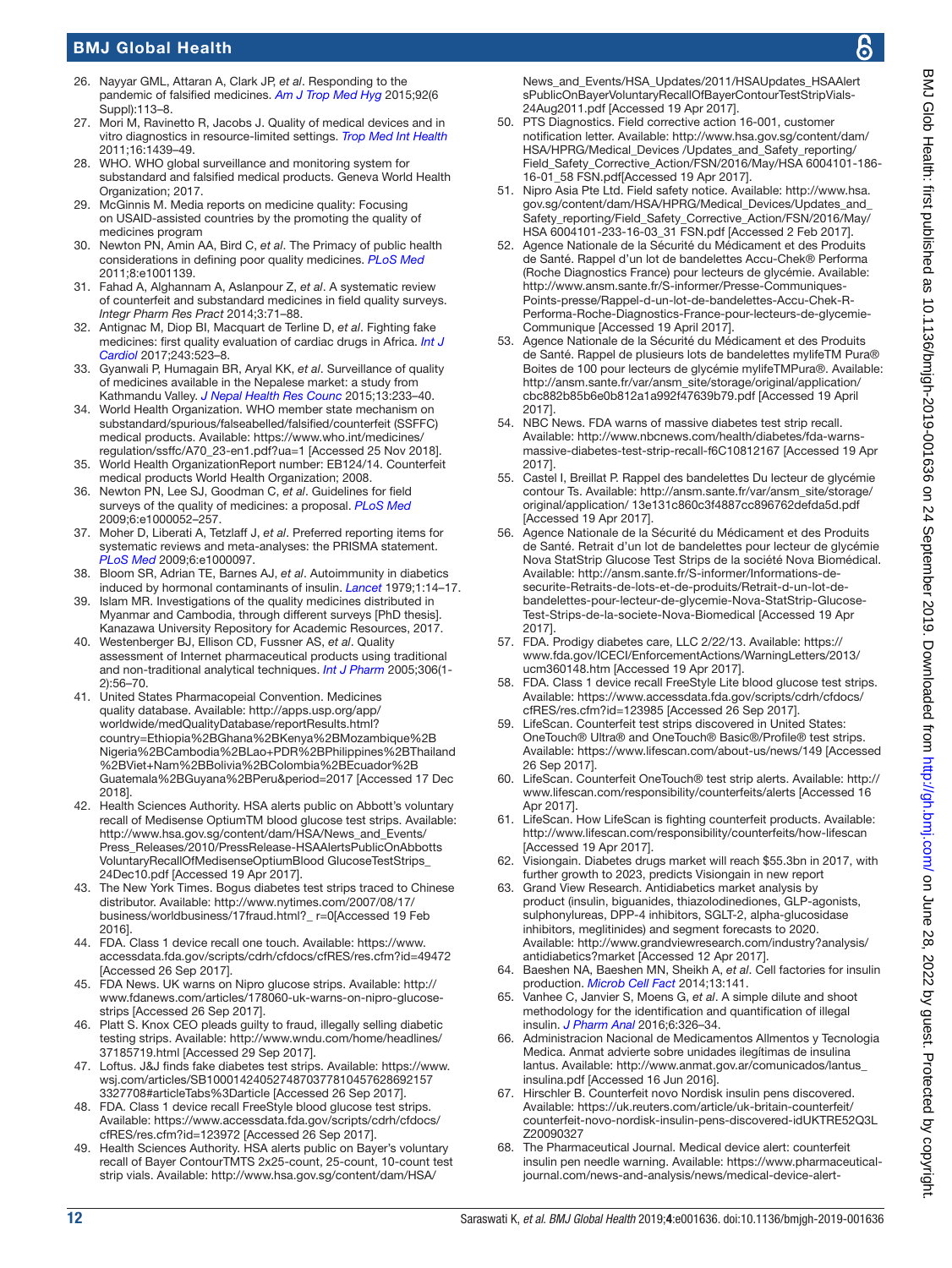[counterfeit-insulin-pen-needle-warning/10794479.article](https://www.pharmaceutical-journal.com/news-and-analysis/news/medical-device-alert-counterfeit-insulin-pen-needle-warning/10794479.article) [Accessed 29 Apr 2018].

- SafeMedicines. Warning for counterfeit insulin Pens. Available: [https://www.safemedicines.org/2009/07/warning-for-counterfeit](https://www.safemedicines.org/2009/07/warning-for-counterfeit-insulin-pens-.html)[insulin-pens-.html](https://www.safemedicines.org/2009/07/warning-for-counterfeit-insulin-pens-.html) [Accessed 29 April 2018].
- <span id="page-12-3"></span>70. Attorrese G, Massi-Benedetti M. Quality and behavior of glimepiride generics versus amaryl under stressed conditions. *[Diabetes Technol Ther](http://dx.doi.org/10.1089/dia.2006.0029)* 2007;9:287–96.
- 71. Fukuda H, Mizobe M. Impact of nonadherence on complication risks and healthcare costs in patients newly-diagnosed with diabetes. *[Diabetes Res Clin Pract](http://dx.doi.org/10.1016/j.diabres.2016.11.007)* 2017;123:55–62.
- 72. van Crevel R, van de Vijver S, Moore DAJ. The global diabetes epidemic: what does it mean for infectious diseases in tropical countries? *[Lancet Diabetes Endocrinol](http://dx.doi.org/10.1016/S2213-8587(16)30081-X)* 2017;5:457–68.
- 73. Dronge AS, Perkal MF, Kancir S, *et al*. Long-Term glycemic control and postoperative infectious complications. *[Arch Surg](http://dx.doi.org/10.1001/archsurg.141.4.375)* 2006;141:375–80.
- <span id="page-12-36"></span>74. García-Pérez L-E, Álvarez M, Dilla T, *et al*. Adherence to therapies in patients with type 2 diabetes. *[Diabetes Ther](http://dx.doi.org/10.1007/s13300-013-0034-y)* 2013;4:175–94.
- <span id="page-12-37"></span>75. United States Pharmacopeial Convention. United States pharmacopeia and national formulary (USP 40-NF 35), 2017, 2016. Available:<http://www.uspnf.com>[Accessed 29 Dec 2018].
- 76. *Pharmacopeia of the People's Republic of China*9th edition2010BeijingChinese Pharmacopeia Commission
- <span id="page-12-38"></span>77. Scarpello JH. Review: optimal dosing strategies for maximising the clinical response to metformin in type 2 diabetes. *[Br J Diabetes](http://dx.doi.org/10.1177/14746514010010010501)  [Vasc Dis](http://dx.doi.org/10.1177/14746514010010010501)* 2001;1:28–36.
- 78. Groop LC. Sulfonylureas in NIDDM. *[Diabetes Care](http://dx.doi.org/10.2337/diacare.15.6.737)* 1992;15:737–54.
- 79. Garber AJ, Duncan TG, Goodman AM, *et al*. Efficacy of metformin in type II diabetes: results of a double-blind, placebo-controlled, dose-response trial. *[Am J Med](http://dx.doi.org/10.1016/s0002-9343(97)00254-4)* 1997;103:491–7.
- <span id="page-12-39"></span>80. Holstein A, Egberts E-H. Risk of hypoglycaemia with oral antidiabetic agents in patients with type 2 diabetes. *[Exp Clin](http://dx.doi.org/10.1055/s-2003-44287)  [Endocrinol Diabetes](http://dx.doi.org/10.1055/s-2003-44287)* 2003;111:405–14.
- <span id="page-12-40"></span>81. Kao SL, Chan CL, Tan B, *et al*. An unusual outbreak of hypoglycemia. *[N Engl J Med](http://dx.doi.org/10.1056/NEJMc0807678)* 2009;360:734–6.
- 82. Kelesidis T, Falagas ME. Substandard/counterfeit antimicrobial drugs. *[Clin Microbiol Rev](http://dx.doi.org/10.1128/CMR.00072-14)* 2015;28:443–64.
- <span id="page-12-41"></span>83. Ozawa S, Evans DR, Bessias S, *et al*. Prevalence and estimated economic burden of substandard and falsified medicines in lowand middle-income countries: a systematic review and metaanalysis. *[JAMA Netw Open](http://dx.doi.org/10.1001/jamanetworkopen.2018.1662)* 2018;1:e181662.
- <span id="page-12-42"></span>84. Krouwer JS, Cembrowski GS. A review of standards and statistics used to describe blood glucose monitor performance. *[J Diabetes](http://dx.doi.org/10.1177/193229681000400110)  [Sci Technol](http://dx.doi.org/10.1177/193229681000400110)* 2010;4:75–83.
- <span id="page-12-0"></span>85. Blume H, Ali SL, Siewert M. Pharmaceutical quality of glibenclamide products a multinational Postmarket comparative study. *[Drug Dev Ind Pharm](http://dx.doi.org/10.3109/03639049309050174)* 1993;19:2713–41.
- <span id="page-12-1"></span>86. Central Drugs Standard Control Organisation. Report on countrywide survey for spurious drugs. Central Drugs Standard Control Organisation
- <span id="page-12-2"></span>87. Ebenezer CJ. Pharmaceutical quality and policy in Nigeria: Stakehoder perspective and validation of the mobile authentication service [PhD thesis]. London, University College London, 2015.
- <span id="page-12-4"></span>88. Hamdan II, Jaber AKB. Pharmaceutical evaluation of metformin HCl products available in the Jordanian market. *Jordan J Pharm Sci* 2010;3:1–7.
- <span id="page-12-5"></span>89. Chandrasekaran AR, Jia CY, Theng CS, *et al*. Invitro studies and evaluation of metformin marketed tablets-Malaysia. *J Appl Pharm Sci* 2011;1:214–7.
- <span id="page-12-6"></span>90. Afifi SA, Ahmadeen S. A comparative study for evaluation of different brands of metformin hydrochloride 500 Mg tablets marketed in Saudi Arabia. *Life Sci J* 2012;9:4260–6.
- <span id="page-12-7"></span>91. Chatur VM, Ghodekar S, Kadam P, *et al*. Quality evaluation of marketed formulation of mouth dissolving voglibose tablets. *IJPBCS* 2012;1:1–4.
- <span id="page-12-8"></span>92. Olusola AM, Adekoya AI, Olanrewaju OJ. Comparative evaluation of physicochemical properties of some commercially available brands of metformin HCl tablets in Lagos, Nigeria. *J Appl Pharm Sci* 2012;2:41–4.
- <span id="page-12-9"></span>93. Oyetunde OO, Tayo F, Akinleye MO, *et al*. In vitro equivalence studies of generic metformin hydrochloride tablets and propranolol hydrochloride tablets under Biowaiver conditions in Lagos state, Nigeria. *[Dissolut Technol](http://dx.doi.org/10.14227/DT190412P51)* 2012;19:51–5.
- <span id="page-12-10"></span>94. El-Sabawi D, Abbasi S, Alja'fari S, *et al*. Pharmaceutical evaluation of metformin HCl products available in the Jordanian market. *Jordan J Pharm Sci* 2010;3:1–7.
- <span id="page-12-11"></span>95. Labu ZK, Debnath P, Basir MS, *et al*. Analytical appraisement of some commercially available brands of metformin hydrochloride tablet in Dhaka, Bangladesh. *Asian J Chem Pharm Res* 2013;1:47–52.
- <span id="page-12-12"></span>96. Aiala TO, Adebona AC, Bamiro OA. The pharmaceutical quality of brands of metformin tablets in Ogun-State, Nigeria. *Afr J Biomed Res* 2014;17:43–8.
- <span id="page-12-13"></span>97. Betari N, Haidar S. Pharmaceutical quality of generic sitagliptin tablets compared with Januvia. *[J App Pharm](http://dx.doi.org/10.21065/19204159.6.3.172)* 2014;6:195–201.
- <span id="page-12-14"></span>98. Elango P, Shanmuganathan S. A comparative analysis of commercial metformin tablets. *Indian Journal of Clinical Practice* 2014;24:778–83.
- <span id="page-12-15"></span>99. Elhamili A, Bergquist J, Saad S, *et al*. Pharmaceutical evaluation of type II oral antidiabetic agent. *IJPRR* 2014;3:1–9.
- <span id="page-12-16"></span>100. Abdulhameed BR, Karim HI, Qader GI, *et al*. In vitro equivalence evaluation of five different metformin tablet products using UV spectrometer. *[JSMC](http://dx.doi.org/10.17656/jsmc.10100)* 2016;6:155–61.
- <span id="page-12-17"></span>101. Gupta MM, Gupta M. In-vitro pharmaceutical quality control testing: A comparative study of different brands of metformin tablets available in the Trinidad & Tobago, West Indies. *J Pharm Sci Res* 2016;8:238–43.
- <span id="page-12-18"></span>102. Sachan AK, Kumar V, Gupta A. Comparative in-vitro evaluation of four different brands of metformin HCl available in Kanpur district, India. *Pharm Lett* 2016;8:419–24.
- <span id="page-12-19"></span>103. Sakr F, Alobaidy K, Almarri A, *et al*. Evaluation of the quality and pharmacoeconomics of some generic drugs versus their reputed counterpart brands in the Saudi market. *[Saudi J Oral Sci](http://dx.doi.org/10.4103/1658-6816.188081)* 2016;3:97–103.
- <span id="page-12-20"></span>104. Alam MN, El-Gied AAA, Rahamathulla M, *et al*. A comparative in vitro dissolution of different brands of glibenclamide tablets available in Saudi Arabian market. *Int J Adv Pharm Med Bioallied Sci* 2017;2017:1–5.
- <span id="page-12-21"></span>105. Eraga SO, Arhewoh MI, Oruh EP, *et al*. A comparative evaluation of the pharmaceutical quality of different brands of metformin hydrochloride tablets available in Abuja, Nigeria. *West African J Pharm* 2017;28:61–71.
- <span id="page-12-22"></span>106. Aivalli PK, Elias MA, Pati MK, *et al*. Perceptions of the quality of generic medicines: implications for trust in public services within the local health system in Tumkur, India. *[BMJ Glob Health](http://dx.doi.org/10.1136/bmjgh-2017-000644)* 2018;2(Suppl 3):e000644.
- <span id="page-12-23"></span>107. Singh BM, Wise PH, Marks V. Detection of glibenclamide in oral insulin capsules. *[Lancet](http://dx.doi.org/10.1016/0140-6736(91)90448-X)* 1991;338:308–10.
- <span id="page-12-24"></span>108. Center for Drug Evaluation and Research. Inspections, compliance, enforcement, and criminal investigations. Available: [http://](http://www.fda.gov/ICECI/EnforcementActions/EnforcementStory/EnforcementStory%20Archive/%20ucm107053.htm) [www.fda.gov/ICECI/EnforcementActions/EnforcementStory/](http://www.fda.gov/ICECI/EnforcementActions/EnforcementStory/EnforcementStory%20Archive/%20ucm107053.htm) [EnforcementStory Archive/ ucm107053.htm](http://www.fda.gov/ICECI/EnforcementActions/EnforcementStory/EnforcementStory%20Archive/%20ucm107053.htm) [Accessed 12 Sep 2016].
- <span id="page-12-25"></span>109. SEARPharm Forum Secretariat. Database on the incidents of counterfeit medicines in the WHO-SEA region; 2004.
- <span id="page-12-26"></span>110. AboutLawsuits.com. Glumetza recall: 52 lots of diabetes drug may have chemical contamination. Available: [http://www.aboutlawsuits.](http://www.aboutlawsuits.com/glumetzarecall%20contamination10917/) [com/glumetzarecall contamination10917/\[](http://www.aboutlawsuits.com/glumetzarecall%20contamination10917/)Accessed 16 Jun 2016].
- <span id="page-12-27"></span>111. Moreno Exebio LE, Rodríguez J, Sayritupac F. Los medicamentos falsificados en Perú. *Rev Panam Salud Pública* 2010;27:138–13.
- <span id="page-12-28"></span>112. FDA. GlaxoSmithKline will plead guilty and pay \$750 Million to resolve manufacturing deficiencies at Puerto Rico plant. Available: <https://www.fda.gov/ICECI/CriminalInvestigations/ucm231523.htm> [Accessed 16 Jun 2017].
- <span id="page-12-29"></span>113. Vanguard. NAFDAC uncovers illegal drug factory in Onitsha. Available: [http://www.vanguardngr.com/2012/05/nafdac?uncovers?](http://www.vanguardngr.com/2012/05/nafdac?uncovers?illegal?drug?factory?in?onitsha/) [illegal?drug?factory?in?onitsha/](http://www.vanguardngr.com/2012/05/nafdac?uncovers?illegal?drug?factory?in?onitsha/) [Accessed 16 Jun 2016].
- <span id="page-12-30"></span>114. Taylor P. Pangea VI swoop nets \$ 41m-worth of fake medicines. Available: [https://www.securingindustry.com/pharmaceuticals/](https://www.securingindustry.com/pharmaceuticals/pangea?vi?swoop?nets?41m?worth?of?fake?medicines/s40/a1766/#.V26Phbh942x) [pangea?vi?swoop?nets?41m?worth?of?fake?medicines/s40/](https://www.securingindustry.com/pharmaceuticals/pangea?vi?swoop?nets?41m?worth?of?fake?medicines/s40/a1766/#.V26Phbh942x) [a1766/#.V26Phbh942x](https://www.securingindustry.com/pharmaceuticals/pangea?vi?swoop?nets?41m?worth?of?fake?medicines/s40/a1766/#.V26Phbh942x) [Accessed 16 Jun 2016].
- <span id="page-12-31"></span>115. Woodstock J. Securing our nation's prescription drug supply chain. Available: [http://docs.house.gov/meetings/IF/IF14/20130425/](http://docs.house.gov/meetings/IF/IF14/20130425/100762/HHRG-113-IF14-Wstate-WoodcockJ-20130425.pdf) [100762/HHRG-113-IF14-Wstate-WoodcockJ-20130425.pdf](http://docs.house.gov/meetings/IF/IF14/20130425/100762/HHRG-113-IF14-Wstate-WoodcockJ-20130425.pdf)  [Accessed 12 Jan 2017].
- <span id="page-12-32"></span>116. Dominican Today. Health authorities seize counterfeit medicines in Santiago.. Available: [http://www.dominicantoday.com/dr/local/](http://www.dominicantoday.com/dr/local/2014/7/5/52027/Health?authorities?seize?counterfeit?medicines?in?Santiago) [2014/7/5/52027/Health?authorities?seize?counterfeit?medicines?](http://www.dominicantoday.com/dr/local/2014/7/5/52027/Health?authorities?seize?counterfeit?medicines?in?Santiago) [in?Santiago](http://www.dominicantoday.com/dr/local/2014/7/5/52027/Health?authorities?seize?counterfeit?medicines?in?Santiago) [Accessed 16 Jun 2016].
- <span id="page-12-33"></span>117. Medicines and Healthcare Products Regulatory Agency. UK leads the way with £15.8 million seizure in global operation targeting counterfeit and unlicensed medicines and devices. Available: [https://www.gov.uk/government/news/uk-leads-the-way-with-](https://www.gov.uk/government/news/uk-leads-the-way-with-158-million-seizure-in-global-operation-targeting-counterfeit-and-unlicensed-medicines-and-devices)[158-million-seizure-in-global-operation-targeting-counterfeit-and](https://www.gov.uk/government/news/uk-leads-the-way-with-158-million-seizure-in-global-operation-targeting-counterfeit-and-unlicensed-medicines-and-devices)[unlicensed-medicines-and-devices](https://www.gov.uk/government/news/uk-leads-the-way-with-158-million-seizure-in-global-operation-targeting-counterfeit-and-unlicensed-medicines-and-devices) [Accessed 3 Nov 2016].
- <span id="page-12-34"></span>118. Market C. Alkem lab drops on reports of substandard quality of antidiabetic drug. Available: [http://www.businessstandard.com/](http://www.businessstandard.com/article/newscm/%20alkemlabdropsonreportsofsubstandardqualityofantidiabeticdrug116060900512_1.html) [article/newscm/ alkemlabdropsonreportsofsubstandardqualityofanti](http://www.businessstandard.com/article/newscm/%20alkemlabdropsonreportsofsubstandardqualityofantidiabeticdrug116060900512_1.html) [diabeticdrug116060900512\\_1.html](http://www.businessstandard.com/article/newscm/%20alkemlabdropsonreportsofsubstandardqualityofantidiabeticdrug116060900512_1.html) [Accessed 16 Jun 2016].
- <span id="page-12-35"></span>119. Food and Drug Administration Philippines. Product recall of specific batches of lixisenatide (Lyxumia) solution for injection (S.C.).